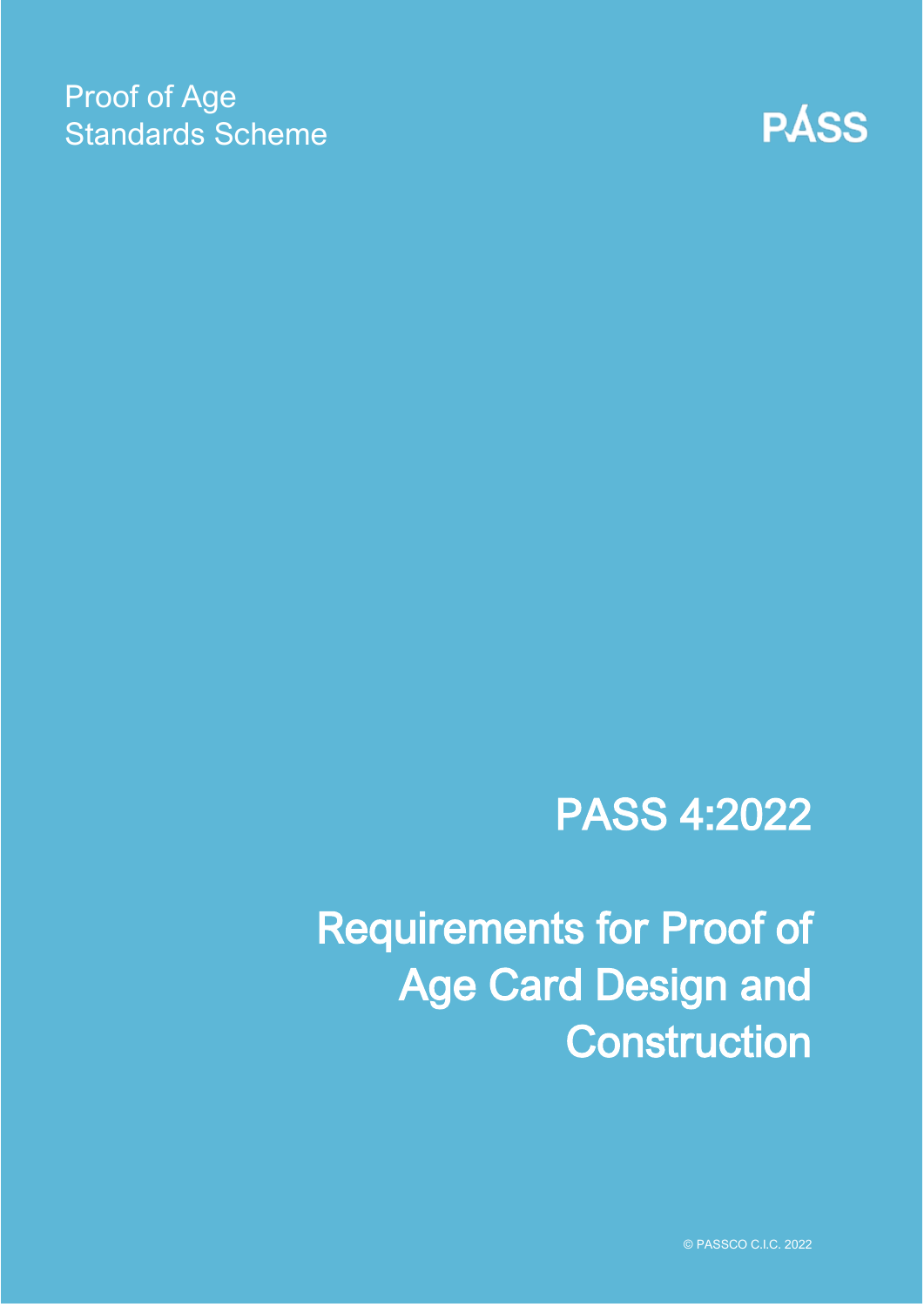

© PASSCO CIC 2022

All rights reserved.

**1** | Page **Proof of Age Standards Scheme**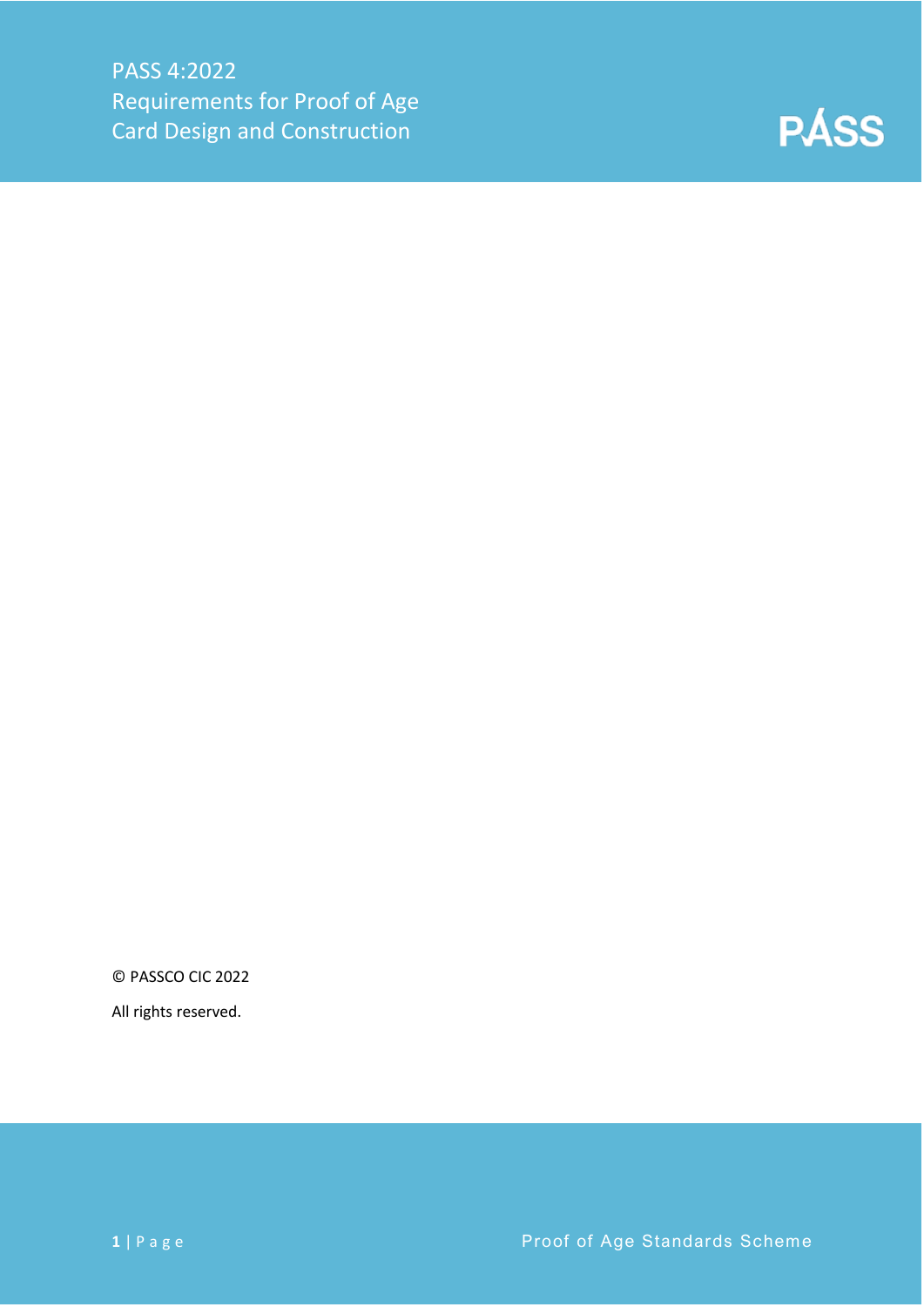### <span id="page-2-0"></span>Introduction

The Proof of Age Standards Scheme ("PASS") is the United Kingdom's national Proof of Age Accreditation Scheme, endorsed by the Home Office, the National Police Chiefs' Council (NPCC), the Security Industry Authority (SIA) and law enforcement officers, such as Trading Standards.

The PASS Scheme is operated by a Community Interest Company providing accreditation to suppliers of Proof of Age Services in the UK.

The Accredited Providers are assessed against the standards set out in:

- PASS 0 General Principles and Definitions
- PASS 1 Requirements for Identity and Age Verification
- PASS 2 Requirements for e-ID Validation Technology
- PASS 3 Requirements for Data Protection, Privacy and Security
- PASS 4 Requirements for Proof of Age Card Design and Construction
- PASS 5 Requirements for Digital Presentation of Proof of Age

All Accredited Providers are required to comply with PASS 0:2022, PASS 1:2022, PASS 3:2020 and any relevant PASS Standards applicable to their business operations.

All Accredited Providers are required to comply with the latest version of the PASS Standards (indicated by the year of issue), subject to any transitional arrangements agreed by the PASS Standards Group.

The PASS Standards are assessed by qualified, competent auditors appointed by PASS to ensure that accredited providers reach and continue to operate to the requirements of the PASS Standards. This means that providers of age restricted goods, content and services can be confident in accepting cards or digital proof of age bearing the PASS hologram or digital mark, safe in the knowledge that the scheme is supported by the police, Trading Standards and a wide range of trade bodies.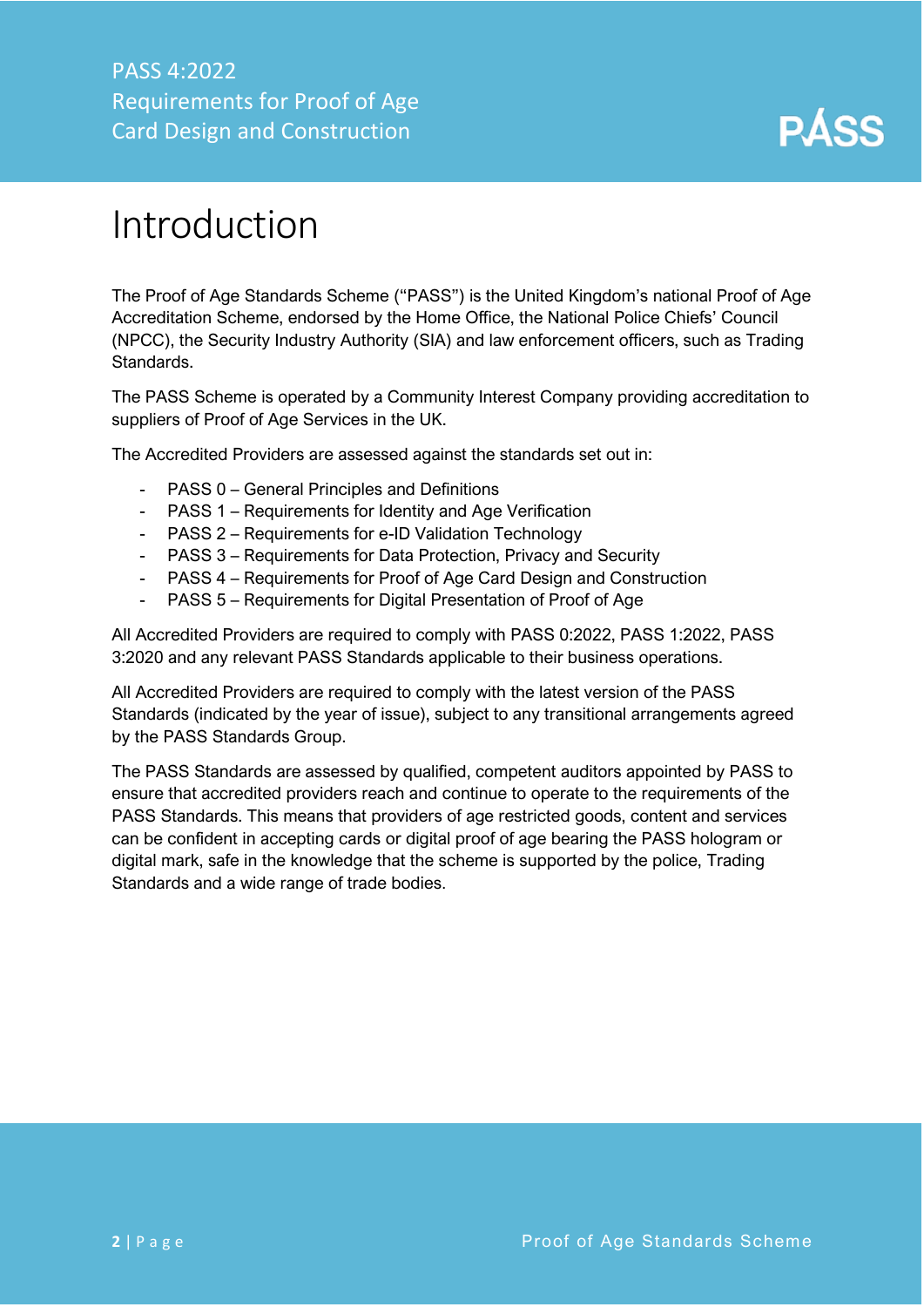

### <span id="page-3-0"></span>Contents

| 1.                                                                                                  |
|-----------------------------------------------------------------------------------------------------|
| 2.                                                                                                  |
| 3.                                                                                                  |
| Specification for Card Design - England, Wales, Northern Ireland, Channel Islands and Isle of<br>4. |
|                                                                                                     |
|                                                                                                     |
| 5.                                                                                                  |
|                                                                                                     |
|                                                                                                     |
| 6.                                                                                                  |
|                                                                                                     |
|                                                                                                     |
|                                                                                                     |
| 7.                                                                                                  |
|                                                                                                     |
|                                                                                                     |
|                                                                                                     |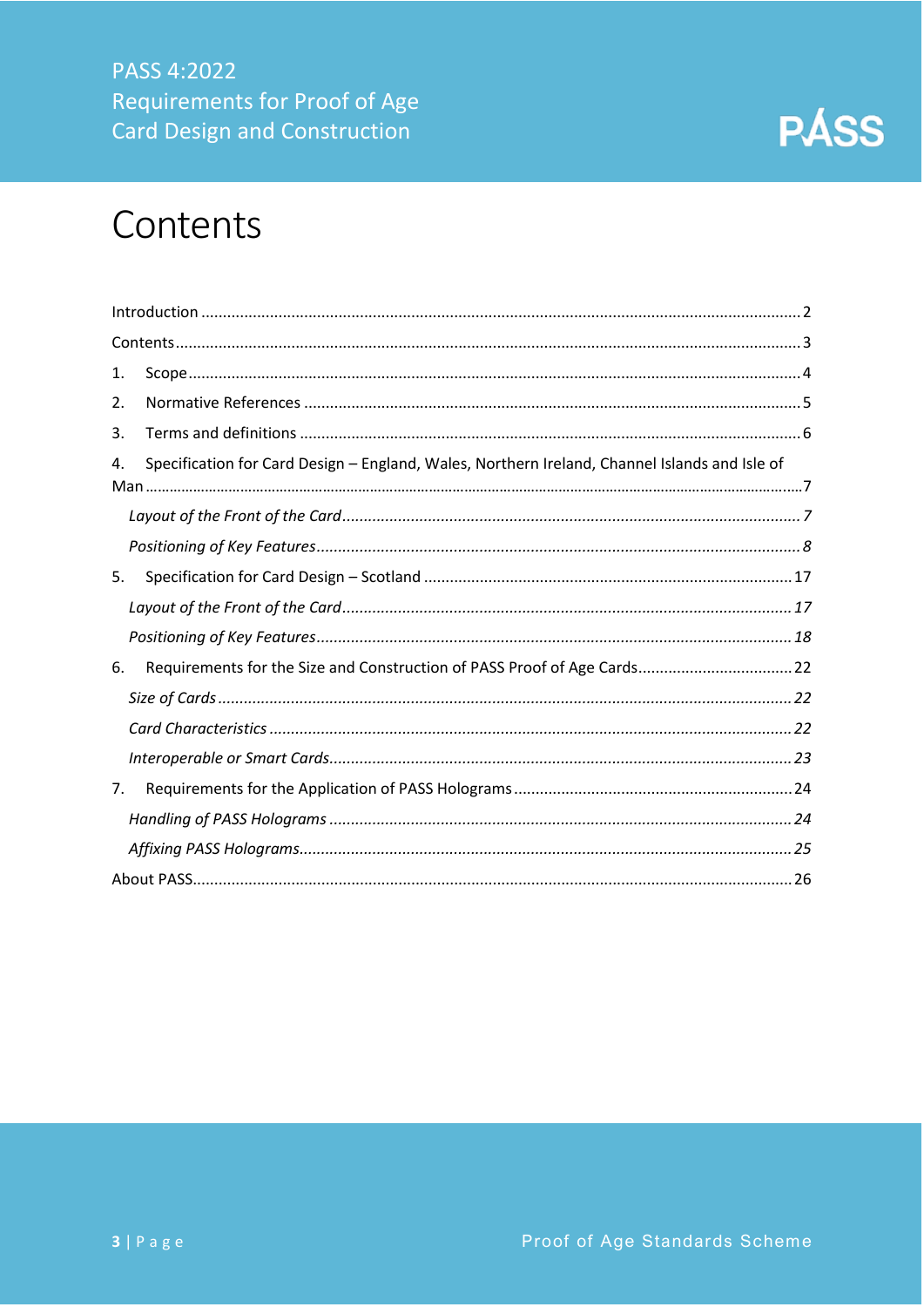### PASS 4:2022 Requirements for Proof of Age Card Design and Construction



# <span id="page-4-0"></span>1. Scope

The Proof of Age Standards Scheme (PASS) Standards are applicable to any Proof of Age Card or Digital Proof of Age provider that wishes to operate under the PASS Scheme and have access to use of the PASS registered Trade mark.

This part of the PASS Standards:

- establishes the design criteria for PASS Proof of Age Cards;
- establishes the information that shall appear on PASS Proof of Age Cards;
- establishes the technical specification for printing and production of PASS Proof of Age Cards including the required minimum security features;
- specifies the positioning of the PASS Hologram;
- establishes the construction requirements of PASS Cards;
- specifies the requirements for handling of PASS Holograms;
- specifies the methodology for application of PASS Holograms to PASS Cards.

PASS 0 establishes the general principles applicable to all PASS Accredited Providers, including common terms and definitions used throughout this PASS Standard.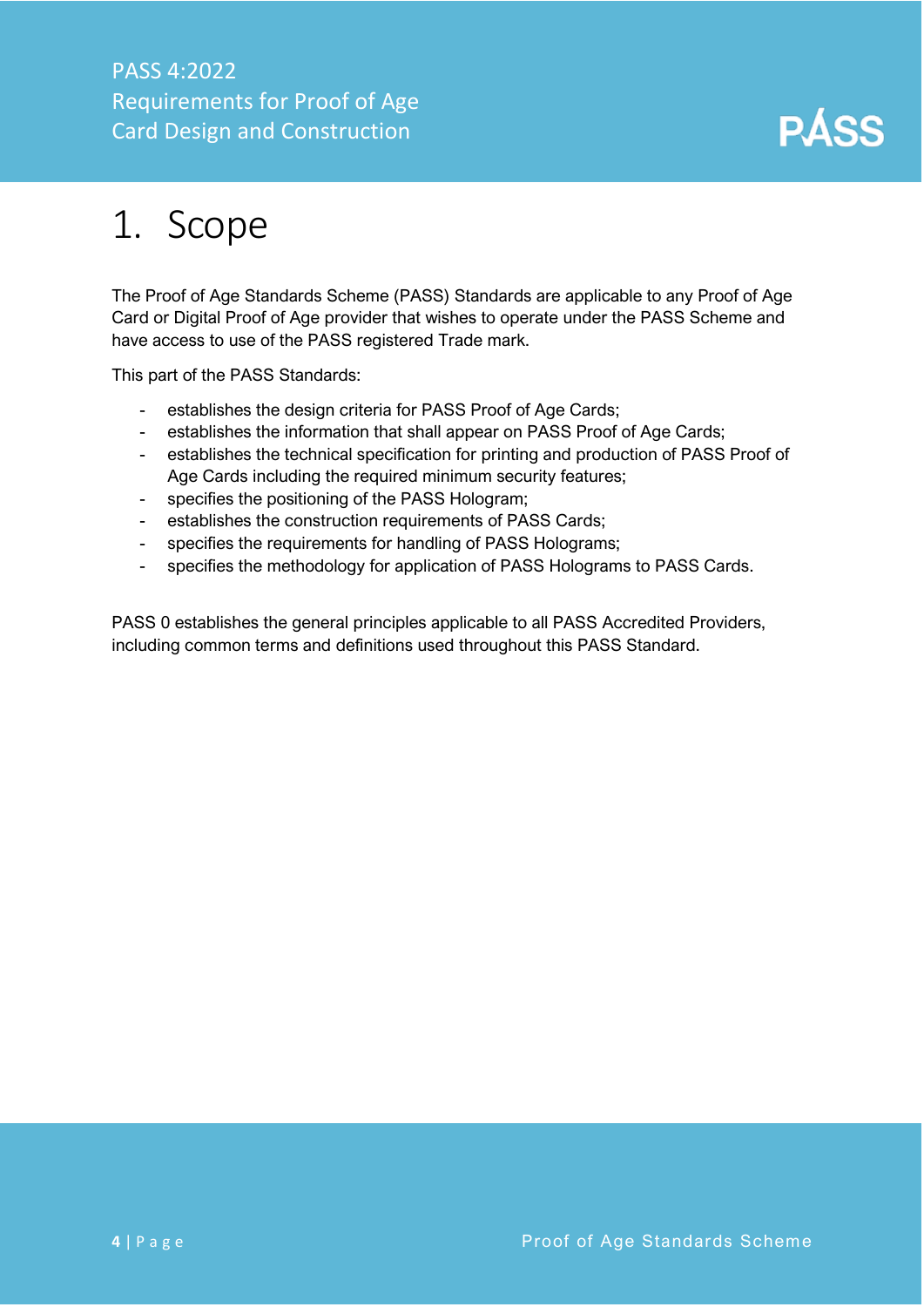

# <span id="page-5-0"></span>2. Normative References

The normative references in PASS 0 are relevant to this standard and, in addition, the following are also relevant:

ISO/IEC 7810:2019 Identification cards – Physical characteristics

ISO 2470-1:2016 Paper, board and pulps – Measurement of diffuse blue reflectance factor – Part 1: Indoor daylight conditions (ISO brightness)

ISO/IEC 19794-5:2011 + A2:2015 Information Technology – Biometric data interchange formats – Part 5: Face image data.

Home Office GPG45 Guidance on Identity Proofing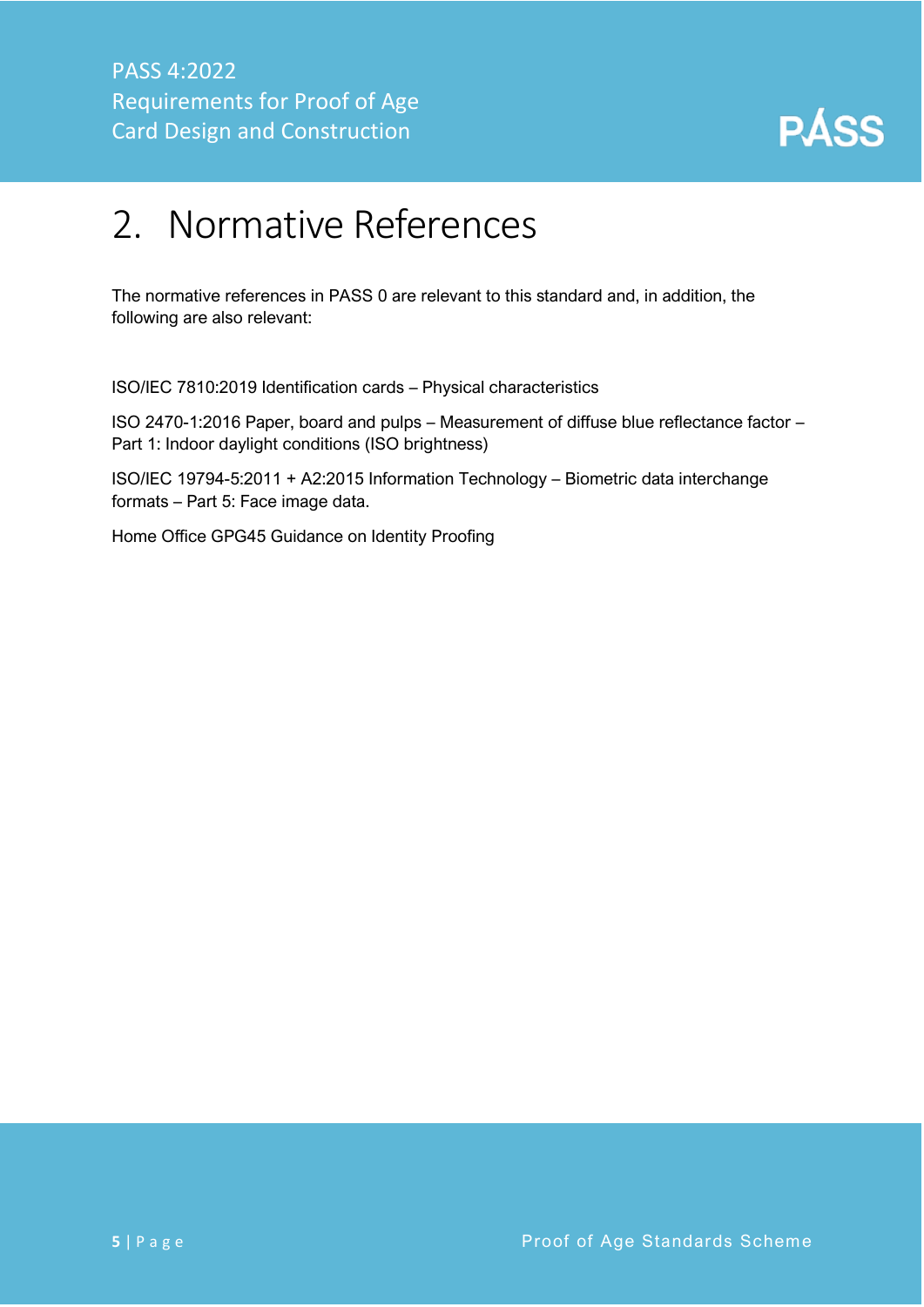

# <span id="page-6-0"></span>3. Terms and definitions

In this document:

"shall" indicates a requirement

"should" indicates a recommendation

"may" indicates a permission

"can" indicates a possibility or a capability

*GUIDANCE NOTES are shown in italic text and are intended to assist the reader with understanding provisions.*

When referring to the PASS Standards, refer to the PASS Standard, followed by the year of issue, followed by the provision – such as PASS 0:2020 4.3.2.

The terms and definitions established in PASS 0 apply to this standard and all PASS Standards.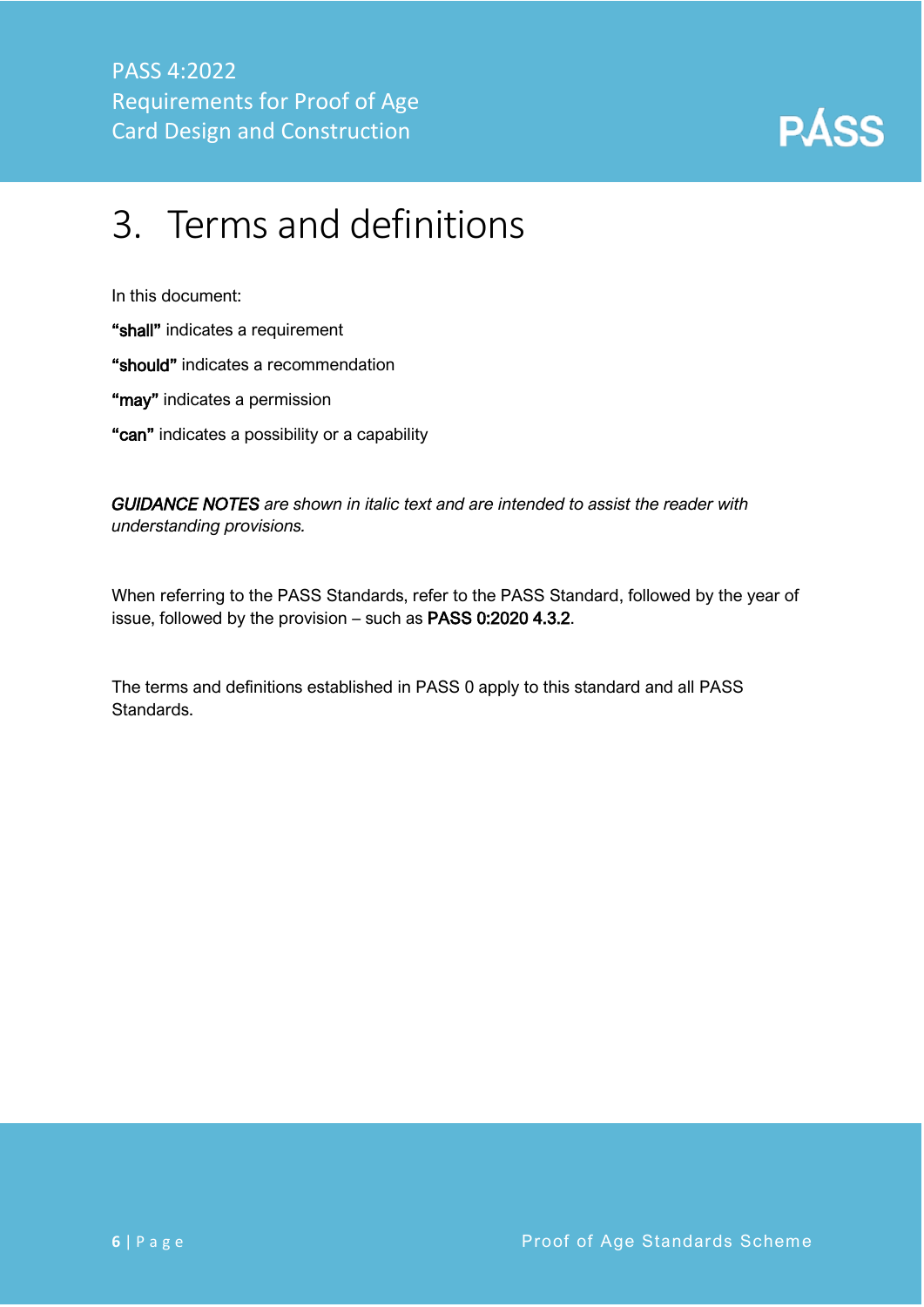

# <span id="page-7-0"></span>4. Specification for Card Design – Excluding Young Scot Cards

#### <span id="page-7-1"></span>*Layout of the Front of the Card*

- 4.1 An Accredited Provider providing cards for residents aged 18 or over in the United Kingdom, the Channel Islands or the Isle of Man (other than those issued by Young Scot – see section 5) shall issue Proof of Age Cards conforming to the design requirements in this section.
- 4.2 An Accredited Provider providing cards for residents aged under 18 in the United Kingdom, the Channel Islands or the Isle of Man shall issue Proof of Age Cards conforming to the following design requirements in this section:
	- (a) the size and positioning of the PASS Hologram;
	- (b) the size and positioning of the PASS Proof of Age Card Insignia;
	- (c) the size and positioning of the Photograph of the Card Holder;
	- (d) the size and positioning of the Name of the Card Holder;

and shall not use:

- (a) the blue guilloche as specified in this section; or
- (b) the 18+ mark as specified in this section.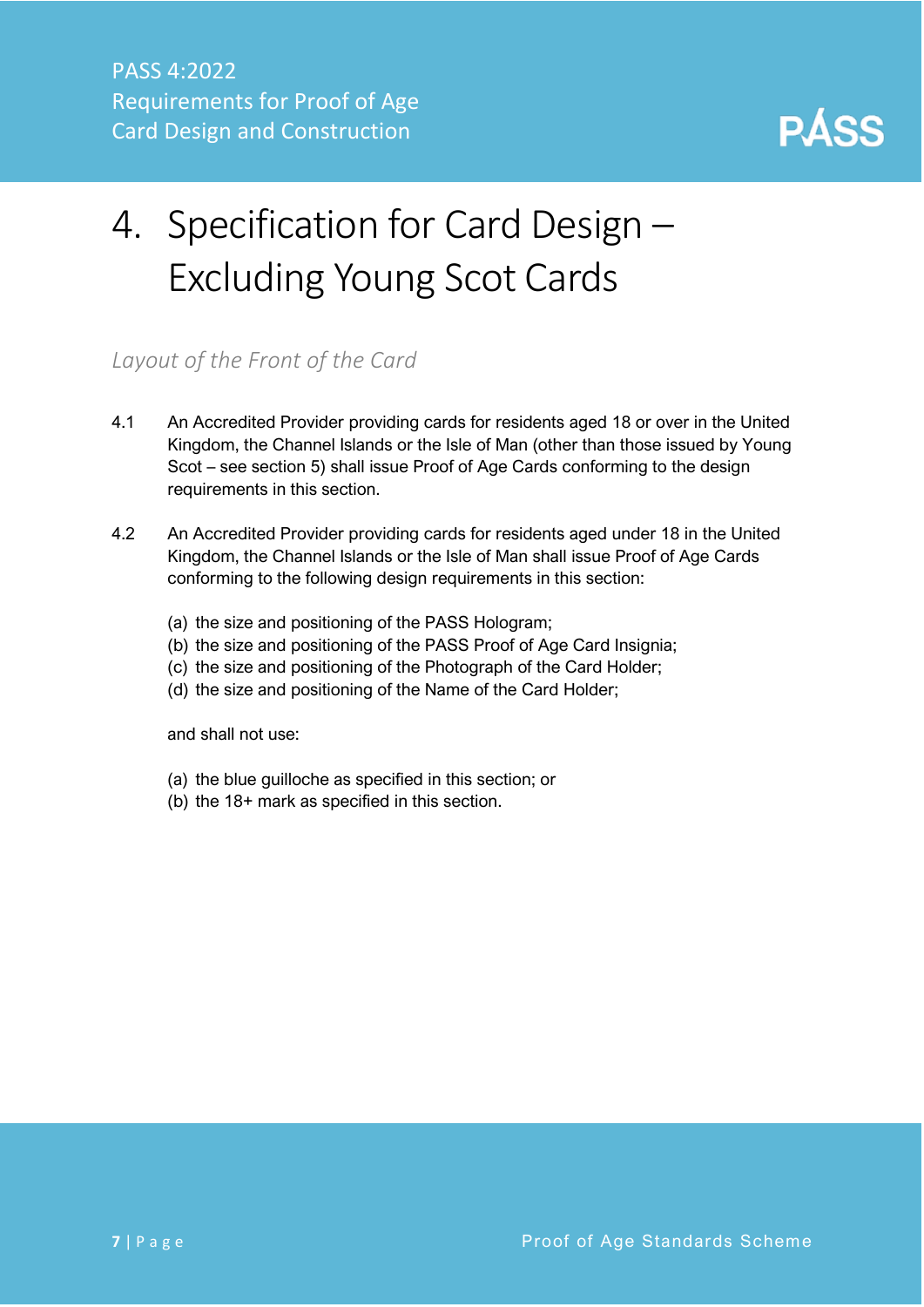4.3 A PASS Proof of Age Card for Card Holders aged 18 or over conforming to this section shall appear as follows on the Front of the Card.



*The image above is to exact scale when printed on A4 paper with zero margins. The requirements for size parameters are in Section 6 of this PASS Standard.*

- 4.4 An Accredited Provider may display any information on the Rear of the Card provided:
	- (a) it includes a method of contacting the Accredited Provider (if this is not shown on the Face of the Card in the card issuer zone, see 4.48 – 4.50);
	- (b) it does not mislead or confuse as to the nature of the card.

*For the purposes of this Standard, the Rear of the Card is taken as being the side of the card that does not contain the PASS Hologram, even though for dual use cards (such as pre-pay debit cards) users may consider the side containing a chip and Visa or Mastercard logo as the 'Front of the Card'. There are no restrictions on what may appear on the Rear of the Card, although other organisations (such as Visa and Mastercard) have their own restrictions.*

*A method of contacting the Accredited Provider can be any method such as via website, email, telephone, post or any other suitable method for citizens to make contact with the Accredited Provider.*

#### <span id="page-8-0"></span>*Positioning of Key Features*

4.5 *The requirements for positioning of key features on the front of the card enable electronic identity validation technology (e-IDVT) to undertake security checks on the*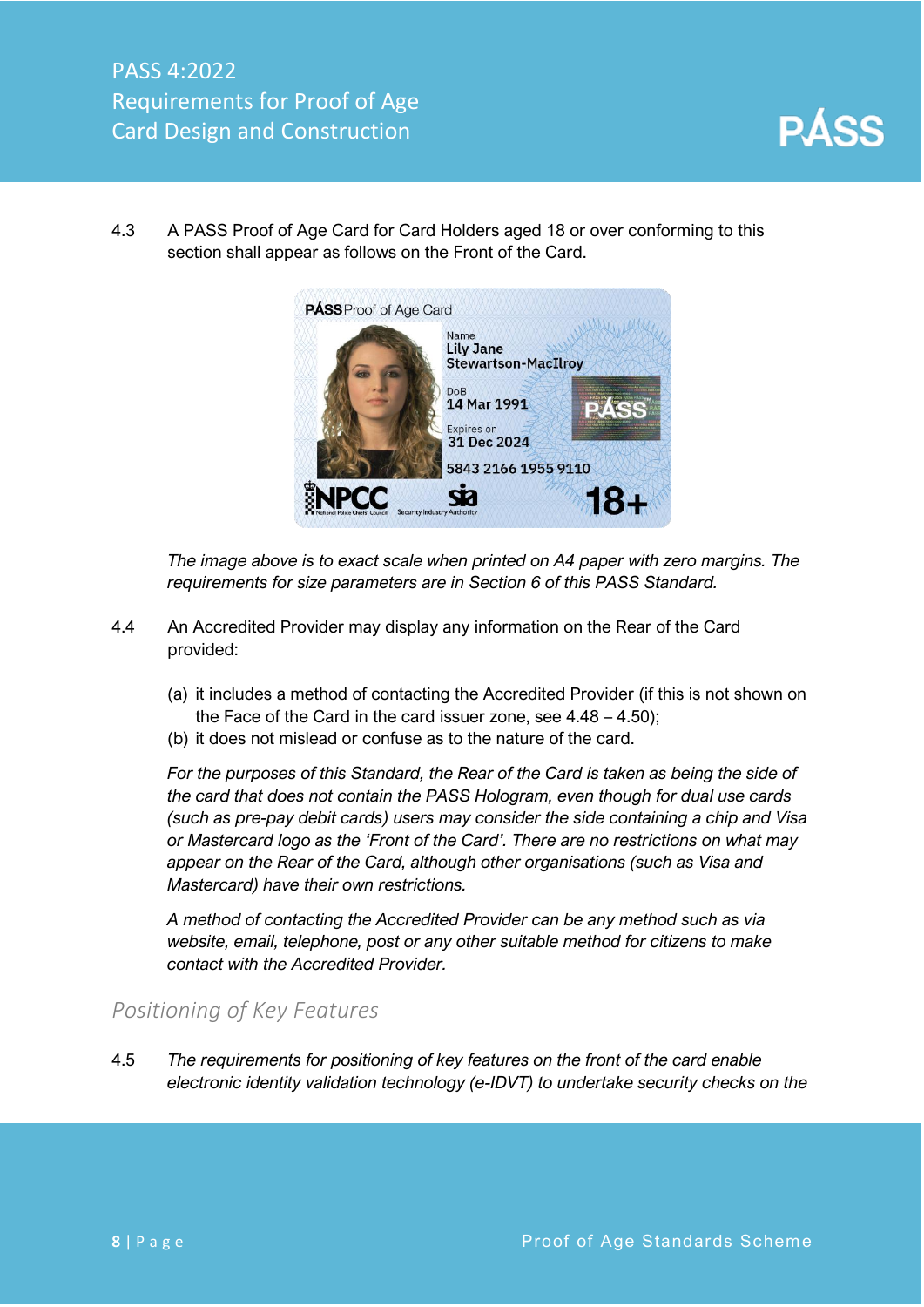

#### *validity of the PASS Proof of Age Card and are, therefore, critical to the interoperability of the Card with other systems.*

#### *PASS Hologram*

- 4.6 The PASS Hologram shall be cut to:
	- (a) 20 mm width (with a tolerance of  $\pm$  1mm);
	- (b) 15 mm height (with a tolerance of  $\pm$  1mm);
	- (c) have square edges (i.e. that the left and right sides of the hologram are at right angles  $(\pm 1^{\circ})$  to the top and bottom of the hologram);
	- (d) have square or cornered edges with ingress to the hologram not exceeding 2mm.
- 4.7 The PASS Hologram shall appear on the Front of the Card in a position that is:
	- (a) 2mm from the right edge of the card (with a tolerance of  $\pm$  1mm);
	- (b) 63.5 mm from the left edge of the card (with a tolerance of  $\pm$  1mm);
	- (c) 19.5mm from the bottom edge of the card (with a tolerance of  $\pm$  1mm);
	- (d) 19.5mm from the top edge of the card (with a tolerance of  $\pm$  1mm).
- 4.8 The PASS Hologram shall be affixed to the Front of the Card in an orientation that is parallel  $(\pm 1^{\circ})$  to the bottom edge of the card.

*Requirements relating to the application of the PASS Hologram are in Section 7 of this PASS Standard.*

*PASS Proof of Age Card Insignia*

- 4.9 The PASS Proof of Age Card Insignia shall consist of:
	- (a) the PASS Trade mark not more than 10 mm wide and not more than 4 mm high;
	- (b) the words 'Proof of Age Card' in IBM+PLEX+SANS (or closely equivalent font) 9pt text.
- 4.10 The PASS Proof of Age Card Insignia shall appear on the Front of the Card in a position that:
	- (a) starts 2mm from the left edge of the card (with a tolerance of  $\pm$  1mm);
	- (b) is in between 2mm and 6mm from the top edge of the card (with a tolerance of  $\pm$ 1mm).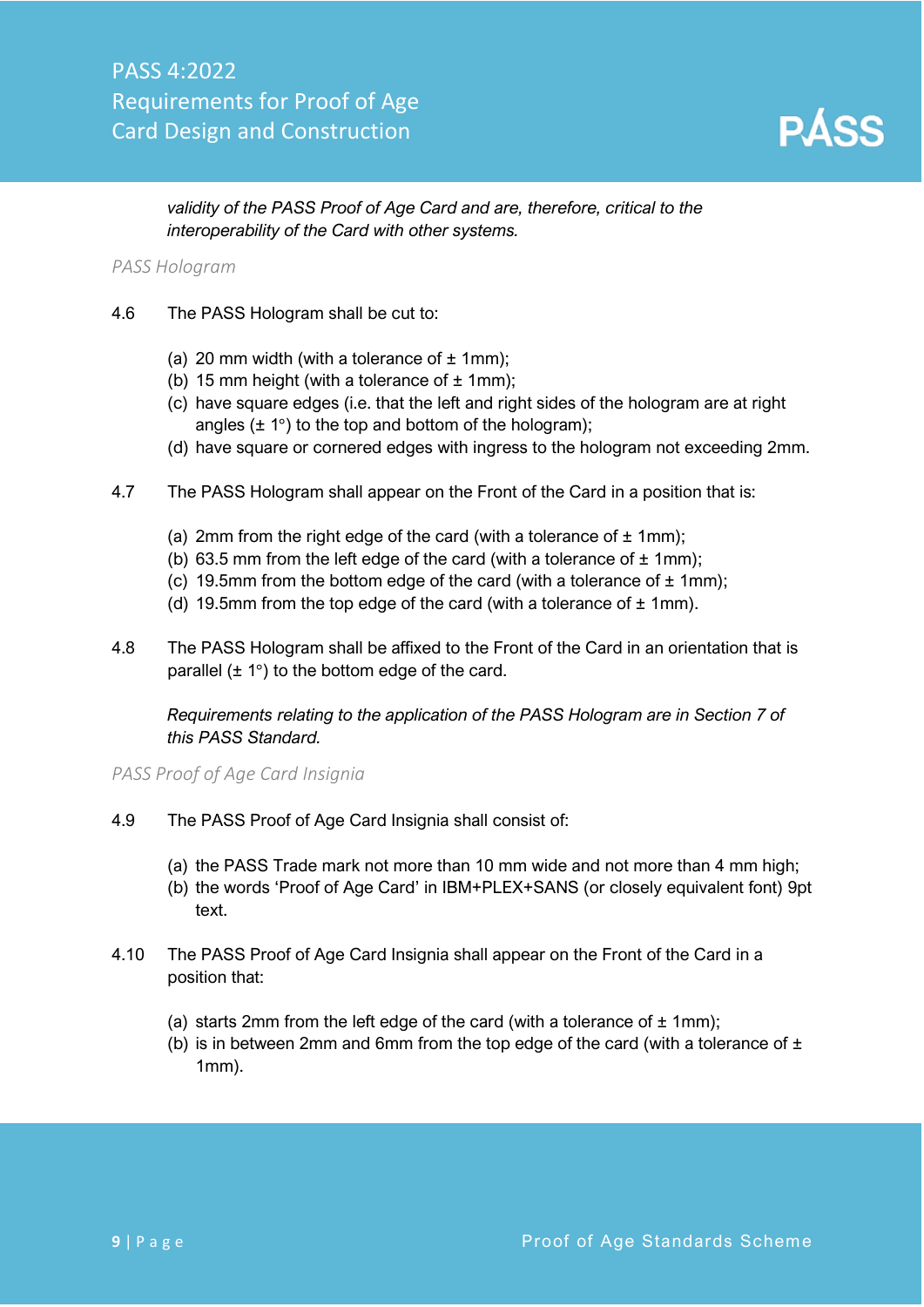

#### *Supporting Organisations Logos*

4.11 The space on the Front of the Card consisting 11mm from the bottom edge of the card and 65mm from the left edge of the card is reserved for the logos of organisations supporting the PASS Scheme.

*The current organisations supporting the PASS Scheme that permit the use of their logo on the Face of the Card are:*

o *The National Police Chiefs' Council*



o *The Security Industry Authority*



4.12 Accredited Providers shall not use any supporting organisations logos in any context other than as the logos would appear on a PASS Card issued by the Accredited Provider, in any publicity or promotional materials, unless the Accredited Provider has the direct authorisation in writing of the supporting organisation to do so.

#### *Photograph of the Card Holder*

- 4.13 A photograph of the Card Holder:
	- (a) shall be not more than 30 mm width and not less than 28 mm width (with a tolerance of  $± 1$ mm);
	- (b) shall be not more than 35 mm height and not less than 34 mm height (with a tolerance of  $\pm$  1mm);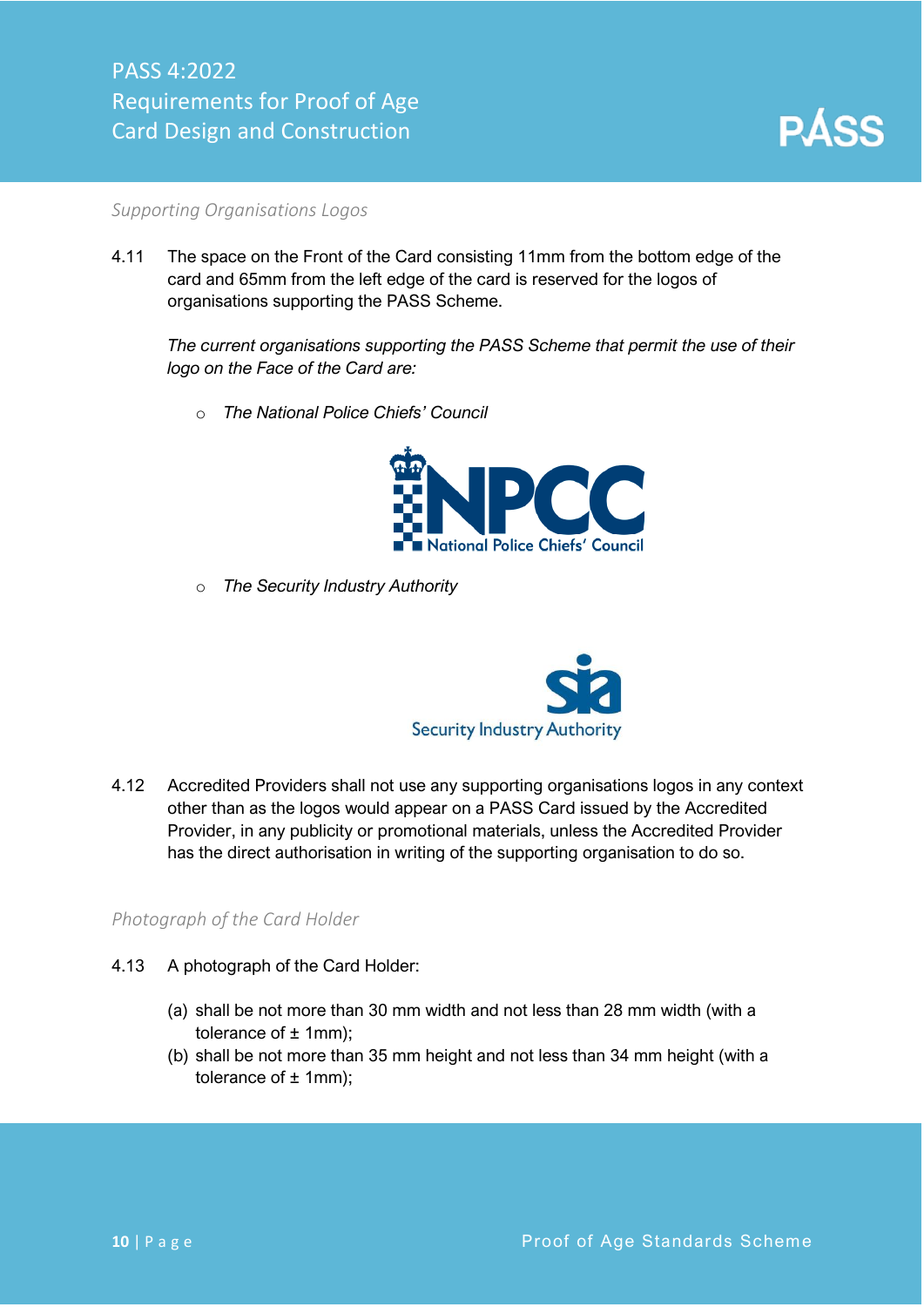- (c) will have square edges (i.e. that the left and right sides of the photograph are at right angles  $(\pm 1^{\circ})$  to the top and bottom of the photograph);
- (d) will have square or cornered edges with ingress to the photograph not exceeding 2mm or have a blended fade background to the blue guilloche such that the background of the photograph fades to the outer edges.
- 4.14 The photograph of the Card Holder shall be printed in the pixel aspect ratio as captured in accordance with PASS 1, 8.1 – 8.10 (Photograph Standards).
- 4.15 The photograph of the Card Holder shall be printed in colour.
- 4.16 The photograph of the Card Holder shall be printed so that it is free from print blemishes and of reasonable clarity and quality so that the Card Holder is identifiable to a reasonable person.
- 4.17 The photograph of the Card Holder shall appear on the Front of the Card in a position that is:
	- (a) 5mm from the left edge of the card (with a tolerance of  $\pm$  1mm); and
	- (b) 12mm from the bottom edge of the card (with a tolerance of  $\pm$  1mm).
- 4.18 The photograph of the Card Holder shall be printed in an orientation that is parallel ( $\pm$ 1°) to the bottom edge of the card.

#### *Name of the Card Holder*

- 4.19 The name of the Card Holder shall be printed on the Front of the Card in the name zone.
- 4.20 The name of the Card Holder shall be established and printed in accordance with PASS 1, 9.1 – 9.7 (Name Standards). The name shall be printed in the order 'secondary identifier' 'primary identifier' with no initials or punctuation.
- 4.21 The name zone of the card shall consist of a space:
	- (a) 35 mm from the left ege of the card (with a tolerance of  $\pm$  1mm);
	- (b) 2 mm from the right edge of the card (with a tolerance of  $\pm$  1mm);
	- (c) 44.5 mm from the bottom edge of the card (with a tolerance of  $\pm$  1mm);
	- (d) 9.5 mm from the top edge of the card (with a tolerance of  $\pm$  1mm).
- 4.22 The name zone shall consist of up to three lines of text including: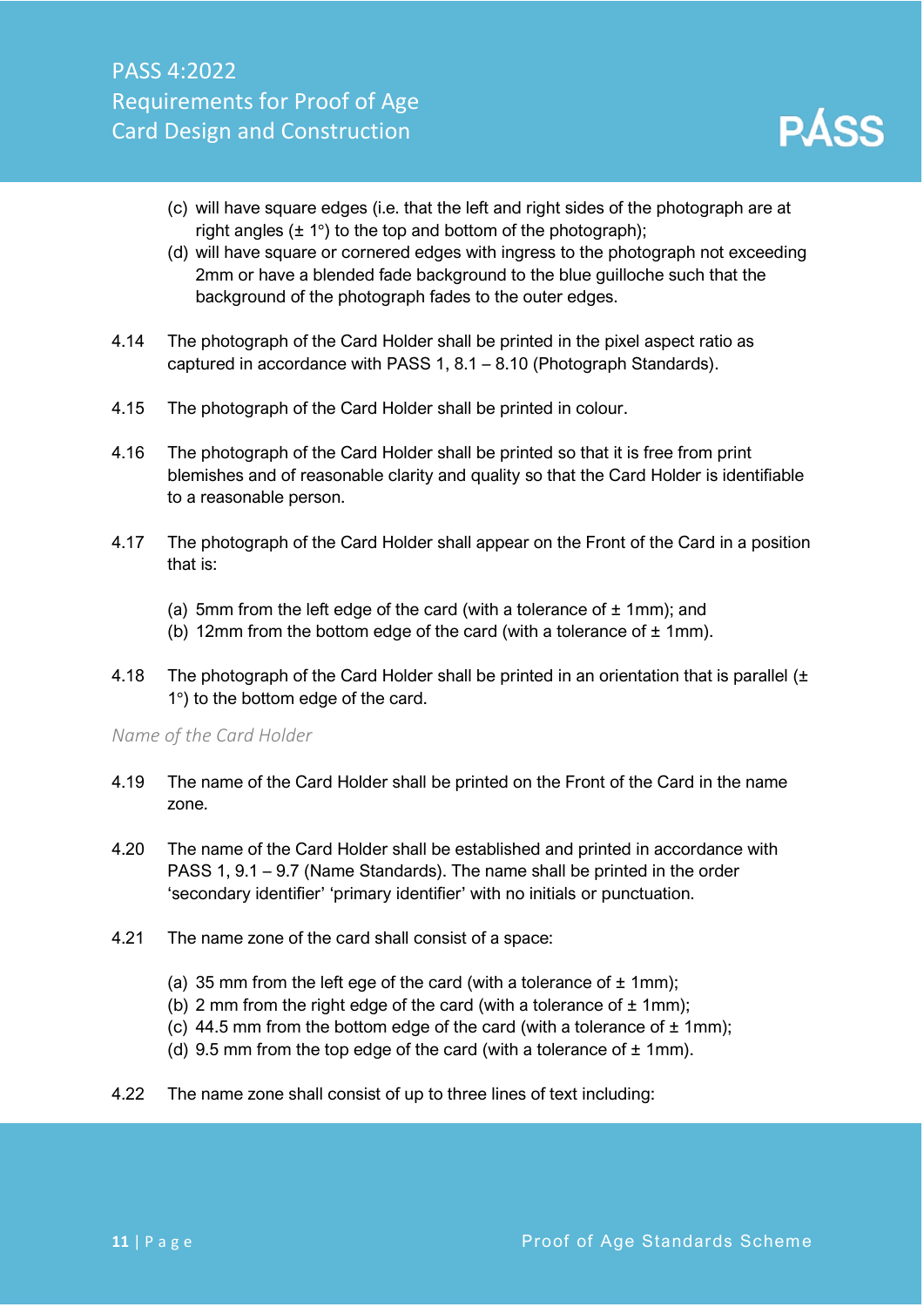

- (a) a line of text indicating that it consists of a name printed in IBM+PLEX+SANS (or closely equivalent font) Light 6pt; and
- (b) up to two lines of text containing the Name of the Card Holder printed in IBM+PLEX+SANS (or closely equivalent font) Medium 9pt.
- 4.23 The line of text required for 4.24 (a):
	- (a) shall start with the text 'Name';
	- (b) for cards issued to residents of Wales, shall be followed with the text '/Enw';
	- (c) for cards issued to particular sectors of the community, may be followed with text indicating 'name' in a language familiar to that sector of the community.

#### *Date of Birth of the Card Holder*

- 4.24 The date of birth of the Card Holder shall be printed on the Front of the Card in the date of birth zone.
- 4.25 The date of birth of the Card Holder shall be established and printed in accordance with PASS 1 (Identity and Age Verification). The date of birth shall be printed in the format DD Mon YYYY or DD MON YYYY.
- 4.26 The date of birth zone of the card shall consist of a space:
	- (a) 35 mm from the left edge of the card (with a tolerance of  $\pm$  1mm);
	- (b) 24 mm from the right edge of the card (with a tolerance of  $\pm$  1mm);
	- (c) 32.5 mm from the bottom edge of the card (with a tolerance of  $\pm$  1mm);
	- (d) 21.5 mm from the top edge of the card (with a tolerance of  $\pm$  1mm).
- 4.27 The date of birth zone shall consist of up to three lines of text including:
	- (a) a line of text indicating that it consists of a date of birth printed in IBM+PLEX+SANS (or closely equivalent font)Light 6pt;
	- (b) a line of text containing the date of birth of the Card Holder printed in IBM+PLEX+SANS (or closely equivalent font)Medium 9pt;
	- (c) for cards issued to persons aged under 18, a line of text indicating the date upon which the card holder will turn 18 printed in IBM+PLEX+SANS (or closely equivalent font)Light 9pt.
- 4.28 The line of text required for 4.27 (a):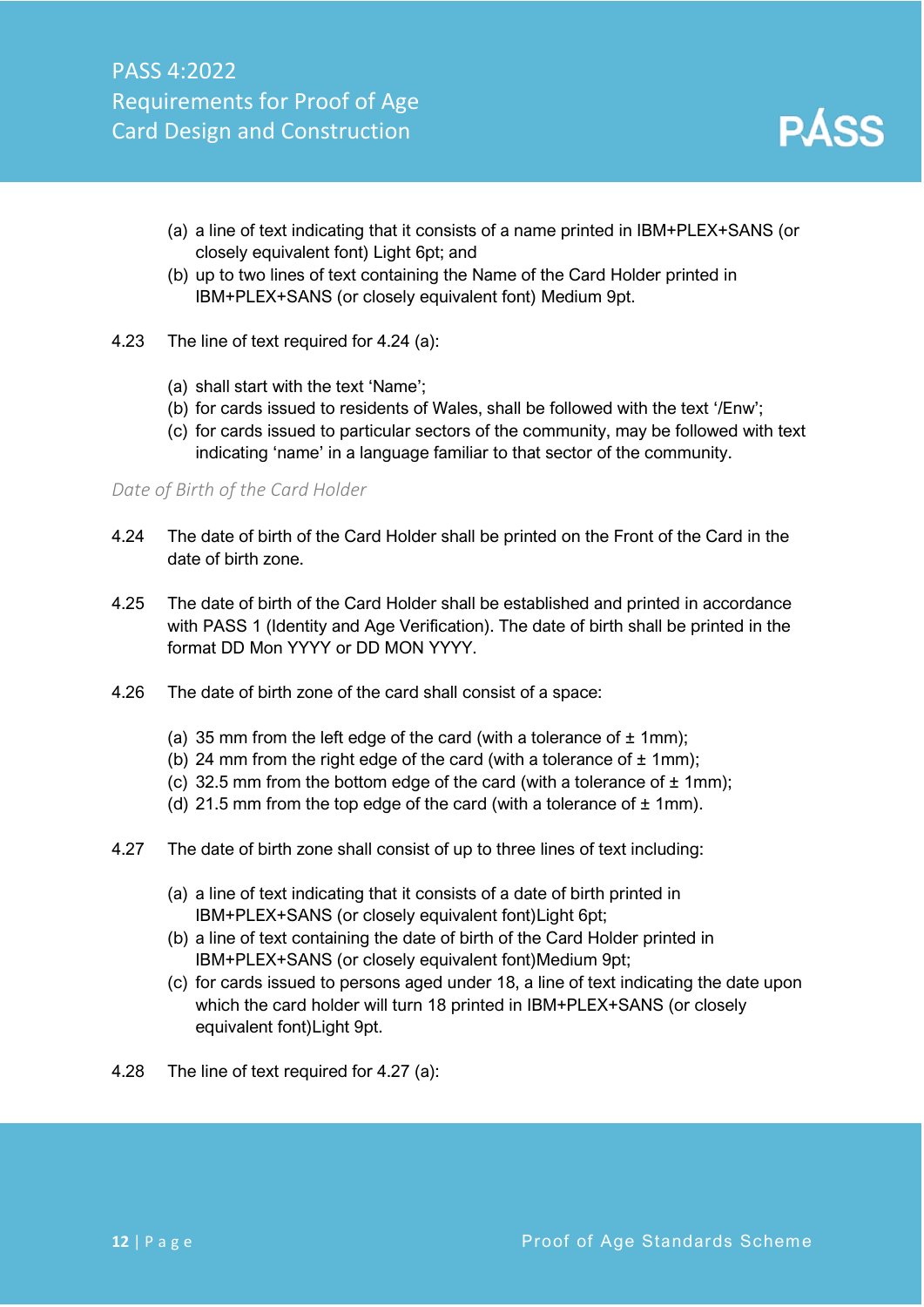- (a) shall start with the text 'DoB' or the text 'Date of Birth';
- (b) for cards issued to residents of Wales, shall be followed with the text '/Dyddiad Geni';
- (c) for cards issued to particular sectors of the community, may be followed with text indicating 'date of birth' or the initials for 'date of birth' in a language familiar to that sector of the community.

#### *Expiry Date of the Card*

- 4.29 The expiry date of the Card shall be printed on the Front of the Card in the expiry date zone.
- 4.30 The accredited provider shall determine the expiry period, which shall not exceed 10 years. The expiry date shall be printed in the format DD Mon YYYY or DD MON YYYY.
- 4.31 The Expiry date zone of the card shall be specifically worded 'Expires on' and consist of a space:
	- (a) 35 mm from the left edge of the card (with a tolerance of  $\pm$  1mm);
	- (b) 24mm from the right edge of the card (with a tolerance of  $\pm$  1mm);
	- (c) 23.5mm from the bottom edge of the card (with a tolerance of  $\pm$  1mm);
	- (d) 30.5 mm from the top edge of the card (with a tolerance of  $\pm$  1mm).
- 4.32 The expiry date zone shall consist of two lines of text including:
	- (a) a line of text indicating that it consists of an expiry date printed in IBM+PLEX+SANS (or closely equivalent font) Light 6pt; and
	- (b) a line of text containing the expiry date of the Card printed in IBM+PLEX+SANS (or closely equivalent font)Medium 9pt;
- 4.33 The line of text required for 4.32 (a)
	- (a) shall start with the text 'Expires On'
	- (b) for cards issued to residents of Wales, shall be followed with the text '/Dyddiad Dod i ben;
	- (c) for cards issued to particular sectors of the community, may be followed with text indicating 'expiry date' in a language familiar to that sector of the community.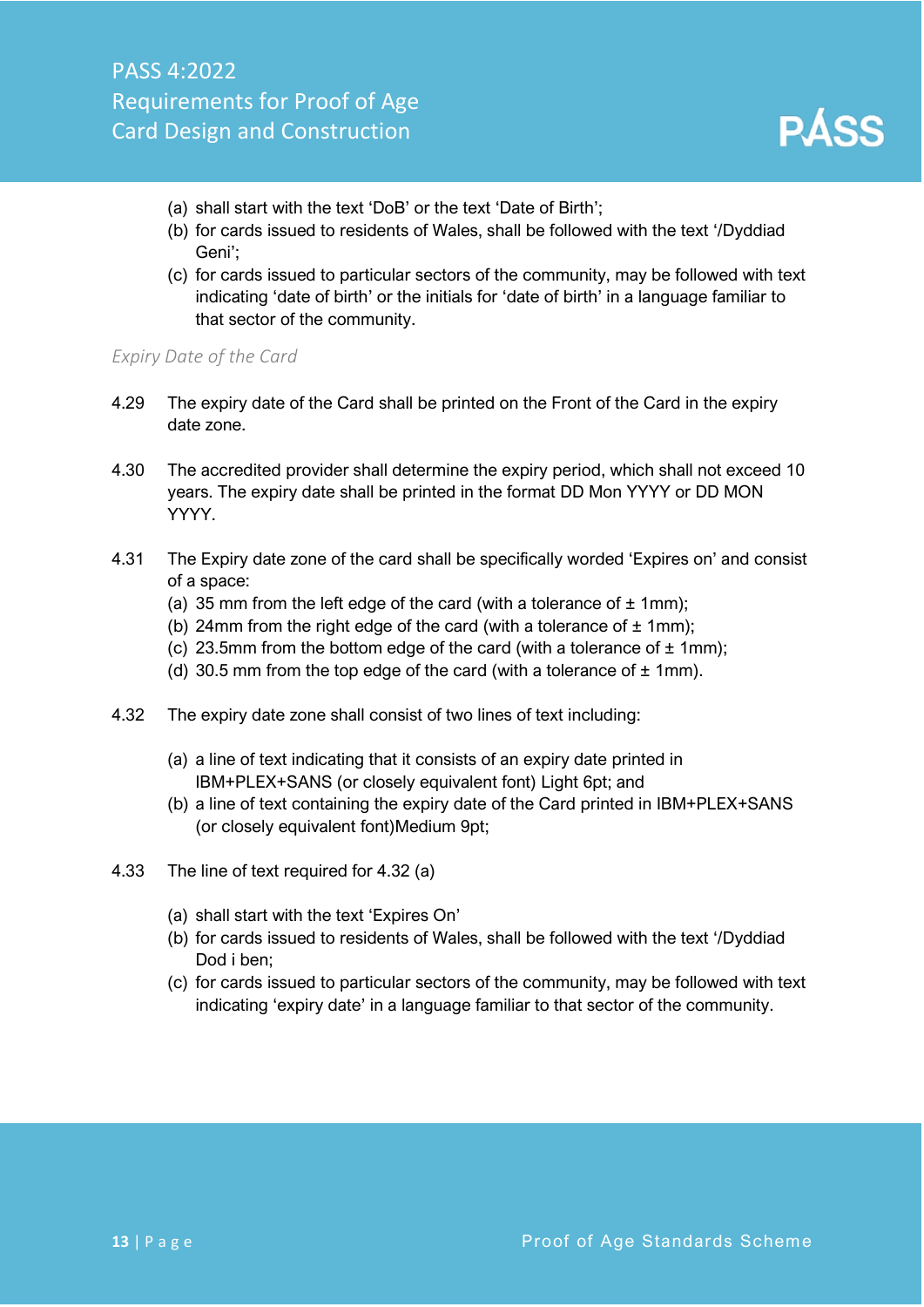#### *Card Number*

- 4.34 The Accredited Provider shall allocate a unique number consisting of 16 18 digits that shall be printed on the Front of the Card in the card number zone.
- 4.35 The card number should be indicated in blocks of 4 digits (other than the 17<sup>th</sup> or 18<sup>th</sup> digit, if used) to aid reading and may include for check digits in accordance with an algorithm determined by the Accredited Provider. The first four digits of the card number shall be allocated by PASSCO to indicate the identity of the Accredited Provider.

*Card numbers may be used for dual purposes but must be unique numbers within the PASS Scheme as a whole. Therefore if an Accredited Provider wishes to utilise the bank identifier numbers (BIN) issued by pre-payment card providers or the ITSO smart ticketing number as examples, they will need to verify that the first four digits of the BIN/ITSO number used on the card are not used by another Accredited Provider.*

- 4.36 The card number zone of the card shall consist of a space:
	- (a) 35 mm from the left edge of the card (with a tolerance of  $\pm$  1mm);
	- (b) 2 mm from the right edge of the card (with a tolerance of  $\pm$  1mm);
	- (c) 14.5 mm from the bottom edge of the card (with a tolerance of  $\pm$  1mm);
	- (d) 39.5 mm from the top edge of the card (with a tolerance of  $\pm$  1mm).
- 4.37 The card number shall be printed in IBM+PLEX+SANS (or closely equivalent font) Medium 9pt.

#### *Age Identifier*

- 4.38 A simple age identifier of the Card Holder shall be printed on the Front of the Card in the age identifier zone.
- 4.39 The simple age identifier may indicate that the Card Holder:
	- (a) Is not younger than a certain age (i.e.  $12+$ ,  $18+$ ,  $21+$  or  $25+$ , etc.);
	- (b) Is between a group of ages (i.e.  $16 17$ ) provided the expiry date is coterminous with the date upon which that statement ceases to be true; or
	- (c) Is not older than a certain age (i.e. Under 16) provided the expiry date is coterminous with the date upon which that statement ceases to be true.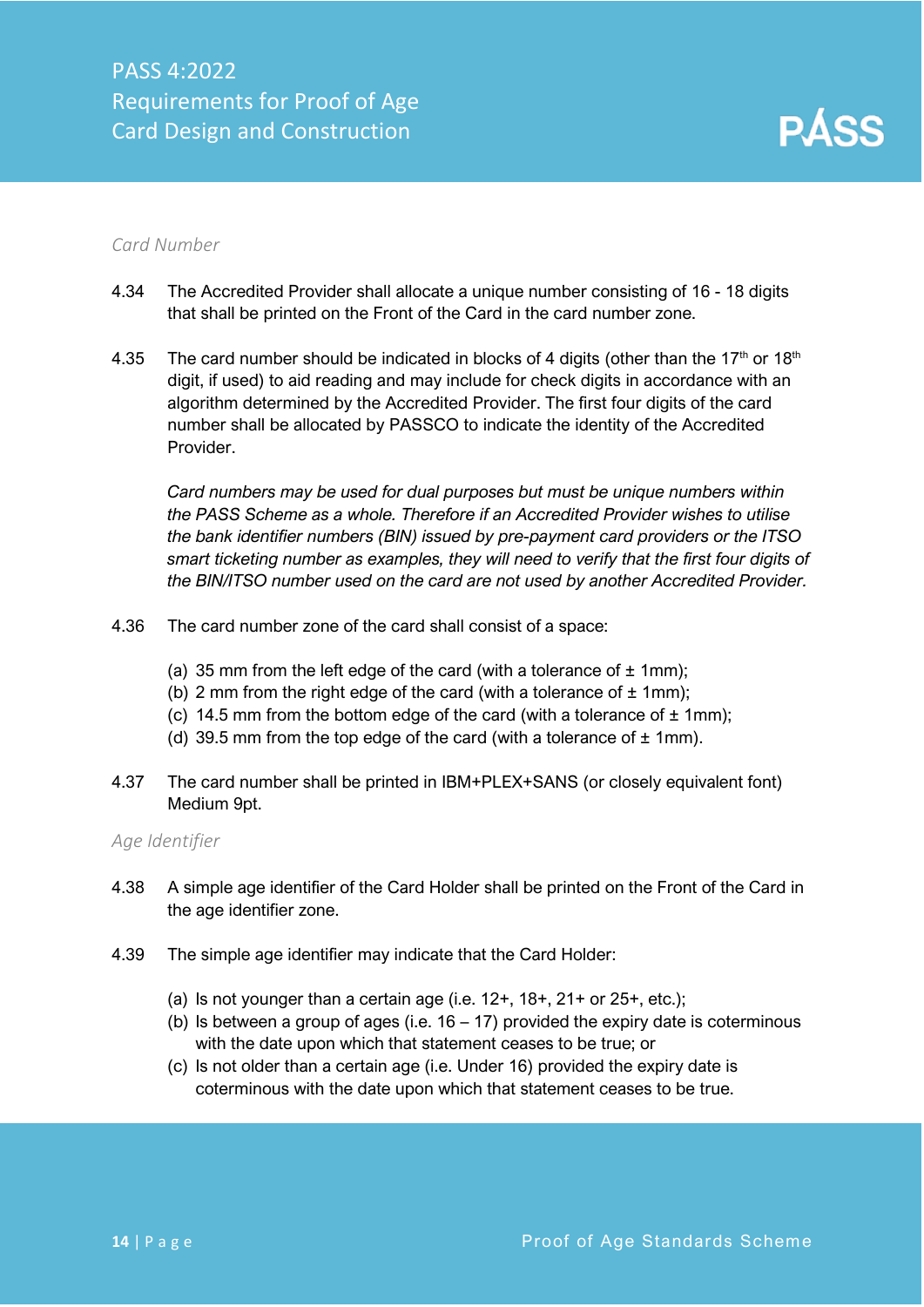

#### 4.40 The age identifier zone of the card shall consist of a space:

- (a) 65 mm from the left edge of the card (with a tolerance of  $\pm$  1mm);
- (b) 2 mm from the right edge of the card (with a tolerance of  $\pm$  1mm);
- (c) 10 mm from the bottom edge of the card (with a tolerance of  $\pm$  1mm).
- 4.41 The Age Identifier required for paragraph 4.3.9 (a) shall be printed in IBM+PLEX+SANS (or closely equivalent font) Bold 25pt and shall be positioned 3 mm from the bottom edge of the card (with a tolerance of  $\pm$  1mm) within the age identifier zone.
- 4.42 The Age Identifier required for paragraph 4.3.9 (b) or (c) shall be printed in IBM+PLEX+SANS (or closely equivalent font) Bold in a font size and positioned to fit within the age identifier zone.

#### *Guilloche*

- 4.43 Cards issued for holders aged 18 or over shall include a blue guilloche background printed design.
- 4.44 Cards issued for holders aged under 18 may include for a guilloche background printed design but it shall not be printed in blue.
- 4.45 In this Standard, 'blue' means the pantone ® colour 2925c.

*For ease of reference, pantone ® colour 2925c may also be referred to as: RGB 0 156 222 HEX/HTML 009CDE CMYK 75 18 0 0*

4.46 The background colour is a gradient of blue: 30% to white (right to left). The guilloche is a gradient of blue 100% to 30% (right to left). The rosette within the guilloche is a gradient of blue 90% to 45% (right to left).

#### *PASS Ultra Violet Feature*

4.47 Cards issued for holders aged 18 or over shall include a blue PASS ultra violet feature printed across the face of the card.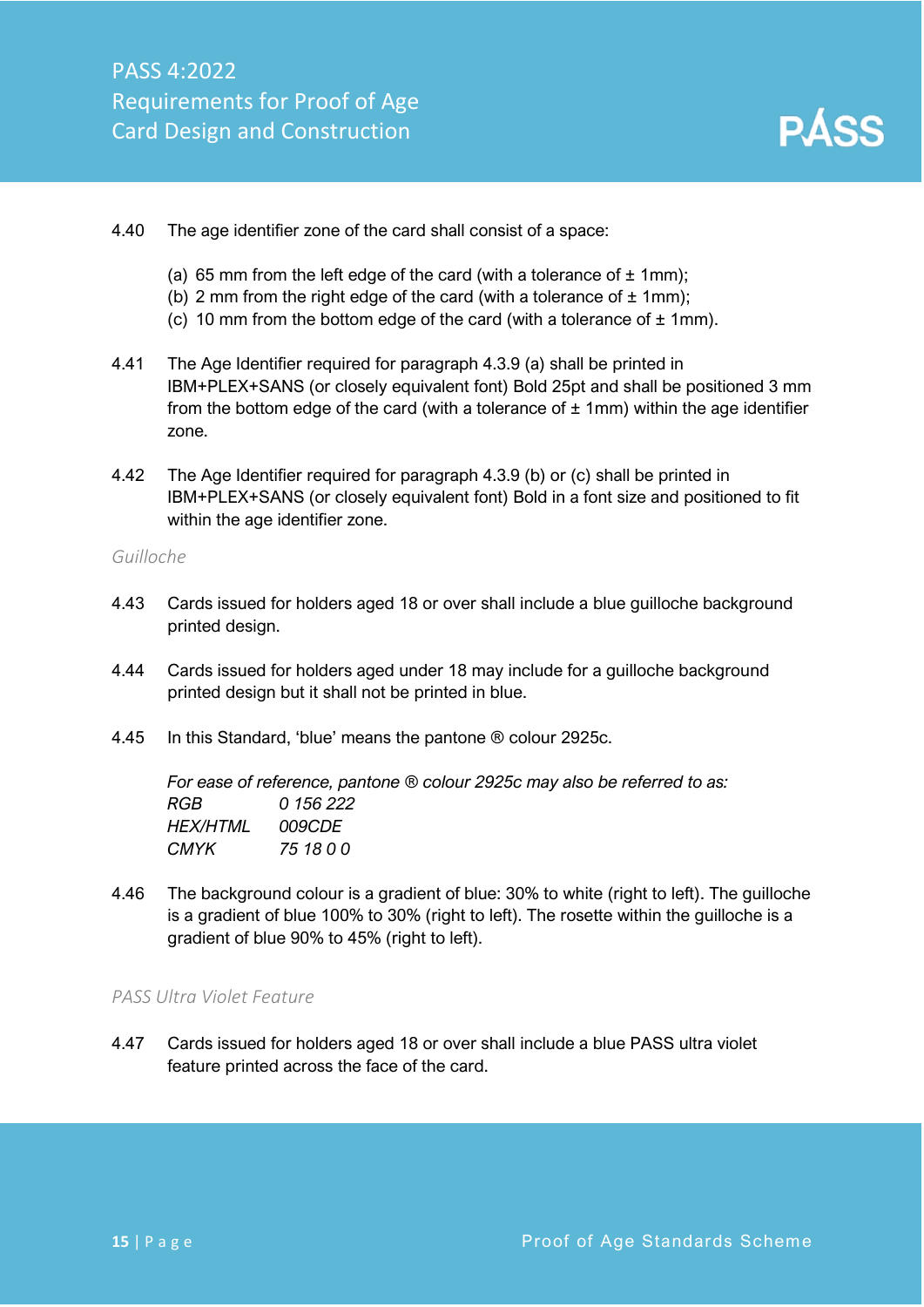- 4.48 Cards issued for holders aged under 18 may include for a PASS ultra violet feature printed across the face of the card.
- 4.49 The PASS ultra violet feature shall consist of the PASS Trade Mark positioned such that it covers the whole width of the card and is positioned centrally on the height of the card (with a tolerance of  $\pm$  1mm).
- 4.50 The PASS ultra violet feature shall be UV reflective in wave lengths between 315 nm and 400 nm such that the image appears sharp, in focus and contrast to the background under ultra violet light. The image shall be clearly distinguishable from the diffuse blue reflectance factor of the paper that the card is printed on.

*For more information on UV brightness and diffuse blue reflectance factors, see ISO 2470-1:2016 Paper, board and pulps — Measurement of diffuse blue reflectance factor — Part 1: Indoor daylight conditions (ISO brightness).* 

*A card printed with a 'UV bright' image is likely to be rejected by electronic identity validation technology (e-IDVT).*

*Card Issuers Zone*

- 4.51 The card issuers zone may be used for the branding or promotional messages of Accredited Providers.
- 4.52 The content of the card issuers zone shall not mislead or confuse as to the nature or identity of the issuer of the card.
- <span id="page-16-0"></span>4.53 The card issuers zone of the card shall consist of a space:
	- (a) 48 mm from the right edge of the card (with a tolerance of  $\pm$  1mm); and
	- (b) 14 mm from the top edge of the card (with a tolerance of  $\pm$  1mm).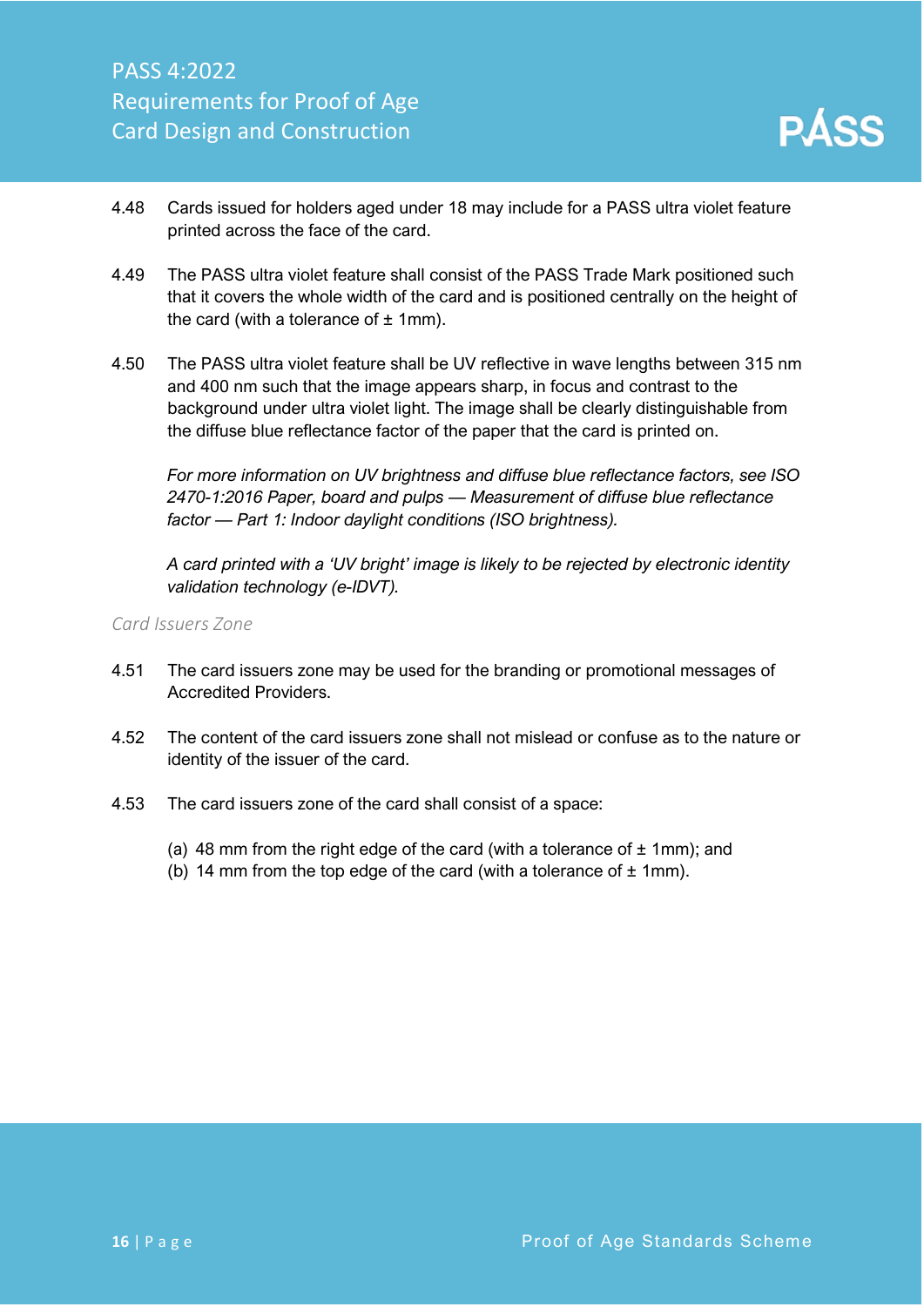

# 5. Specification for Card Design – Young Scot

#### <span id="page-17-0"></span>*Layout of the Front of the Card*

- 5.1 Cards provided by Young Scot for residents in Scotland shall issue Proof of Age Cards conforming to the design requirements in this section.
- 5.2 A PASS Proof of Age Card for Card Holders conforming to this section shall appear as the following example on the Front of the Card.



*The image above is to exact scale when printed on A4 paper with zero margins. The requirements for size parameters are in Section 6 of this PASS Standard.*

- 5.3 Young Scot may display any information on the Rear of the Card, provided:
	- (c) it includes a method of contacting Young Scot or the issuing local authority;
	- (d) it does not mislead or confuse as to the nature of the card.

*For the purposes of this Standard, the Rear of the Card is taken as being the side of the card that does not contain the PASS Hologram, even though for dual use cards (such as pre-pay debit cards) users may consider the side containing a chip and Visa or Mastercard logo as the 'Front of the Card'. There are no restrictions on what may*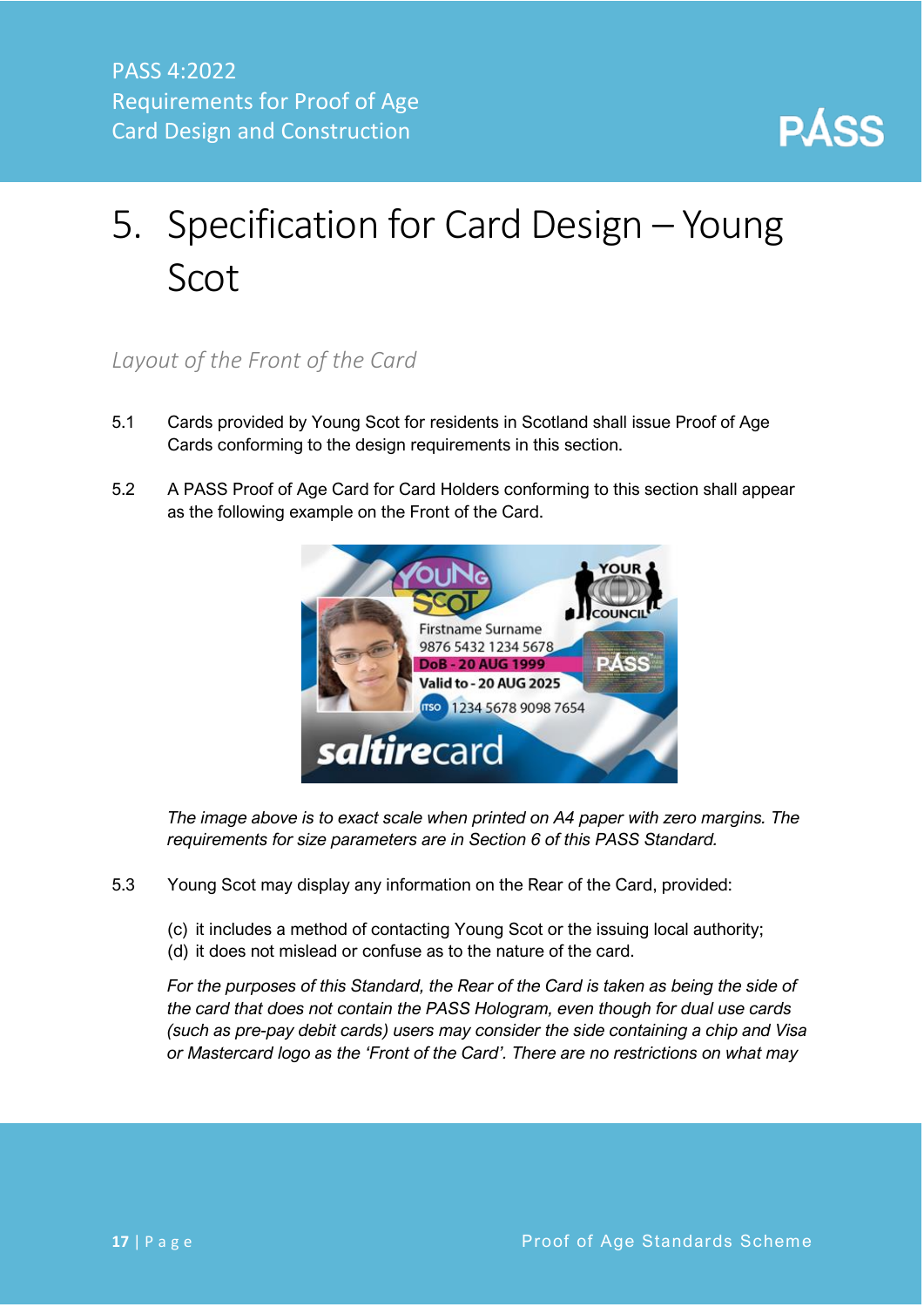

*appear on the Rear of the Card, although other organisations (such as Visa and Mastercard) have their own restrictions.*

*A method of contacting the Accredited Provider can be any method such as via website, email, telephone, post or any other suitable method for citizens to make contact with the Accredited Provider.*

#### <span id="page-18-0"></span>*Positioning of Key Features*

5.4 *The requirements for positioning of key features on the front of the card enable electronic identity validation technology (e-IDVT) to undertake security checks on the validity of the PASS Proof of Age Card and are, therefore, critical to the interoperability of the Card with other systems.*

#### *PASS Hologram*

- 5.5 The PASS Hologram shall be cut to:
	- (a) 20 mm width (with a tolerance of  $\pm$  1mm);
	- (b) 15 mm height (with a tolerance of  $\pm$  1mm);
	- (c) have square edges (i.e. that the left and right sides of the hologram are at right angles  $(\pm 1^{\circ})$  to the top and bottom of the hologram);
	- (d) have square or cornered edges with ingress to the hologram not exceeding 2mm.
- 5.6 The PASS Hologram shall appear on the Front of the Card in a position that is:
	- (a) 2mm from the right edge of the card (with a tolerance of  $\pm$  1mm);
	- (b) 63.5 mm from the left edge of the card (with a tolerance of  $\pm$  1mm);
	- (c) 19.5mm from the bottom edge of the card (with a tolerance of  $\pm$  1mm);
	- (d) 19.5mm from the top edge of the card (with a tolerance of  $\pm$  1mm).
- 5.7 The PASS Hologram shall be affixed to the Front of the Card in an orientation that is parallel  $(\pm 1^{\circ})$  to the bottom edge of the card.

*Requirements relating to the application of the PASS Hologram are in Section 7 of this PASS Standard.*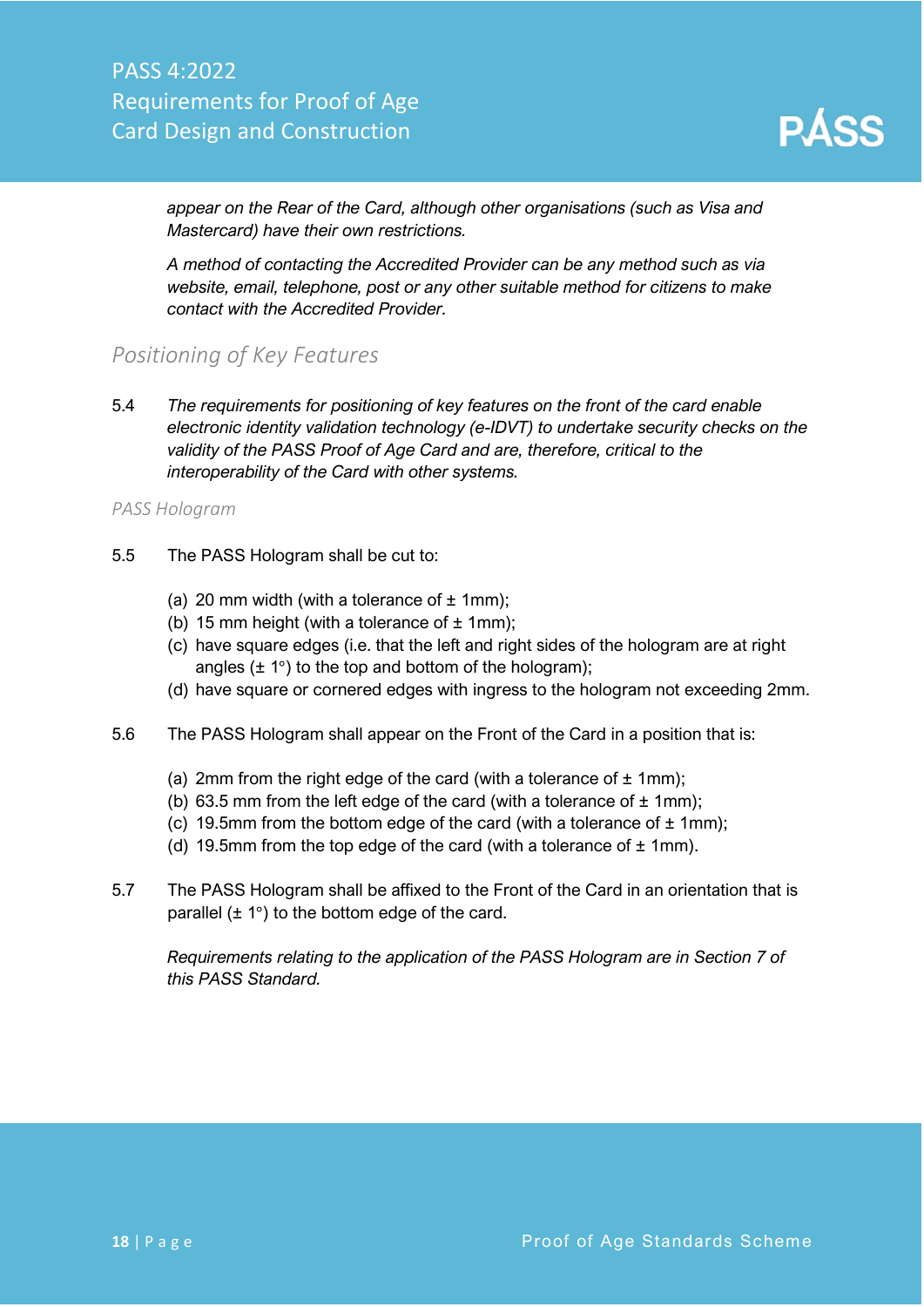

#### *Photograph of the Card Holder*

- 5.8 A photograph of the Card Holder shall be:
	- (e) not more than 26 mm width and not less than 24 mm width (with a tolerance of  $\pm$ 1mm);
	- (f) not more than 30 mm height and not less than 28 mm height (with a tolerance of  $± 1mm$ :
	- (g) have square edges (i.e. that the left and right sides of the photograph are at right angles  $(\pm 1^{\circ})$  to the top and bottom of the photograph);
	- (h) have square or cornered edges with ingress to the photograph not exceeding 2mm or have a blended fade background to the blue saltire background such that the background of the photograph fades to the outer edges.
- 5.9 The photograph of the Card Holder shall be printed in the pixel aspect ratio as captured in accordance with PASS 1, 8.1 – 8.10 (Photograph Standards).
- 5.10 The photograph of the Card Holder shall be printed in colour.
- 5.11 The photograph of the Card Holder shall be printed so that it is free from print blemishes and of reasonable clarity and quality so that the Card Holder is identifiable to a reasonable person.
- 5.12 The photograph of the Card Holder shall appear on the Front of the Card in a position that is:
	- (c) 2mm from the left edge of the card (with a tolerance of  $\pm$  1mm); and
	- (d) 15mm from the bottom edge of the card (with a tolerance of  $\pm$  1mm).
- 5.13 The photograph of the Card Holder shall be printed in an orientation that is parallel  $(\pm)$ 1°) to the bottom edge of the card.

*Name of the Card Holder*

- 5.14 The Name of the Card Holder shall be printed on the Front of the Card in the name zone.
- 5.15 The name of the Card Holder shall be established and printed in accordance with PASS 1, 9.1 – 9.7 (Name Standards). The name shall be printed in the order 'secondary identifier' 'primary identifier' with no initials or punctuation.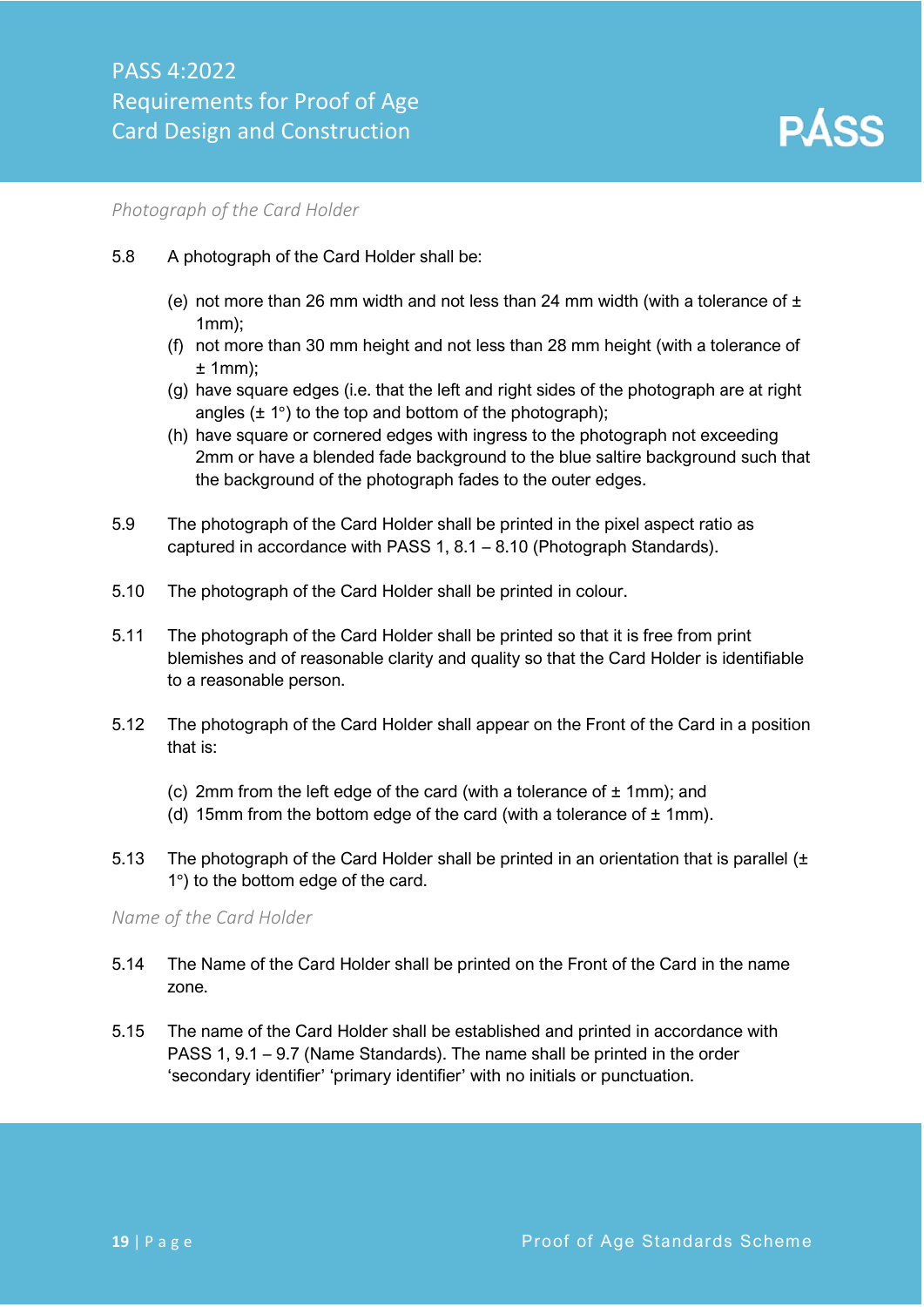

- 5.16 The name zone of the card shall consist of a space:
	- (e) 28 mm from the left edge of the card (with a tolerance of  $\pm$  1mm);
	- (f) 2 mm from the right edge of the card (with a tolerance of  $\pm$  1mm);
	- (g) 34 mm from the bottom edge of the card (with a tolerance of  $\pm$  1mm);
	- (h) 17 mm from the top edge of the card (with a tolerance of  $\pm$  1mm).
- 5.17 The name zone shall consist of up to two lines of text containing the name of the Card Holder printed in clear and legible letters.

#### *Date of Birth of the Card Holder*

- 5.18 The date of birth of the Card Holder shall be printed on the Front of the Card in the date of birth zone.
- 5.19 The date of birth of the Card Holder shall be established and printed in accordance with PASS 1 (Identity and Age Verification). The date of birth shall be printed in the format DD Mon YYYY or DD MON YYYY.
- 5.20 The date of birth shall be printed on a pink background so as to highlight it as a feature.
- 5.21 The date of birth zone of the card shall consist of a space:
	- (a) 28 mm from the left edge of the card (with a tolerance of  $\pm$  1mm);
	- (b) 22 mm from the right edge of the card (with a tolerance of  $\pm$  1mm);
	- (c) 25 mm from the bottom edge of the card (with a tolerance of  $\pm$  1mm);
	- (d) 25 mm from the top edge of the card (with a tolerance of  $\pm$  1mm).
- 5.22 The date of birth zone shall consist of a single line of text containing the date of birth of the Card Holder printed in clear and legible numbers and letters.

#### *'Valid to' Date of the Card*

- 5.23 The 'valid to' date of the Card shall be printed on the Front of the Card in the expiry date zone.
- 5.24 The 'valid to' date zone of the card shall consist of a space:
	- (a) 34 mm from the left edge of the card (with a tolerance of  $\pm$  1mm);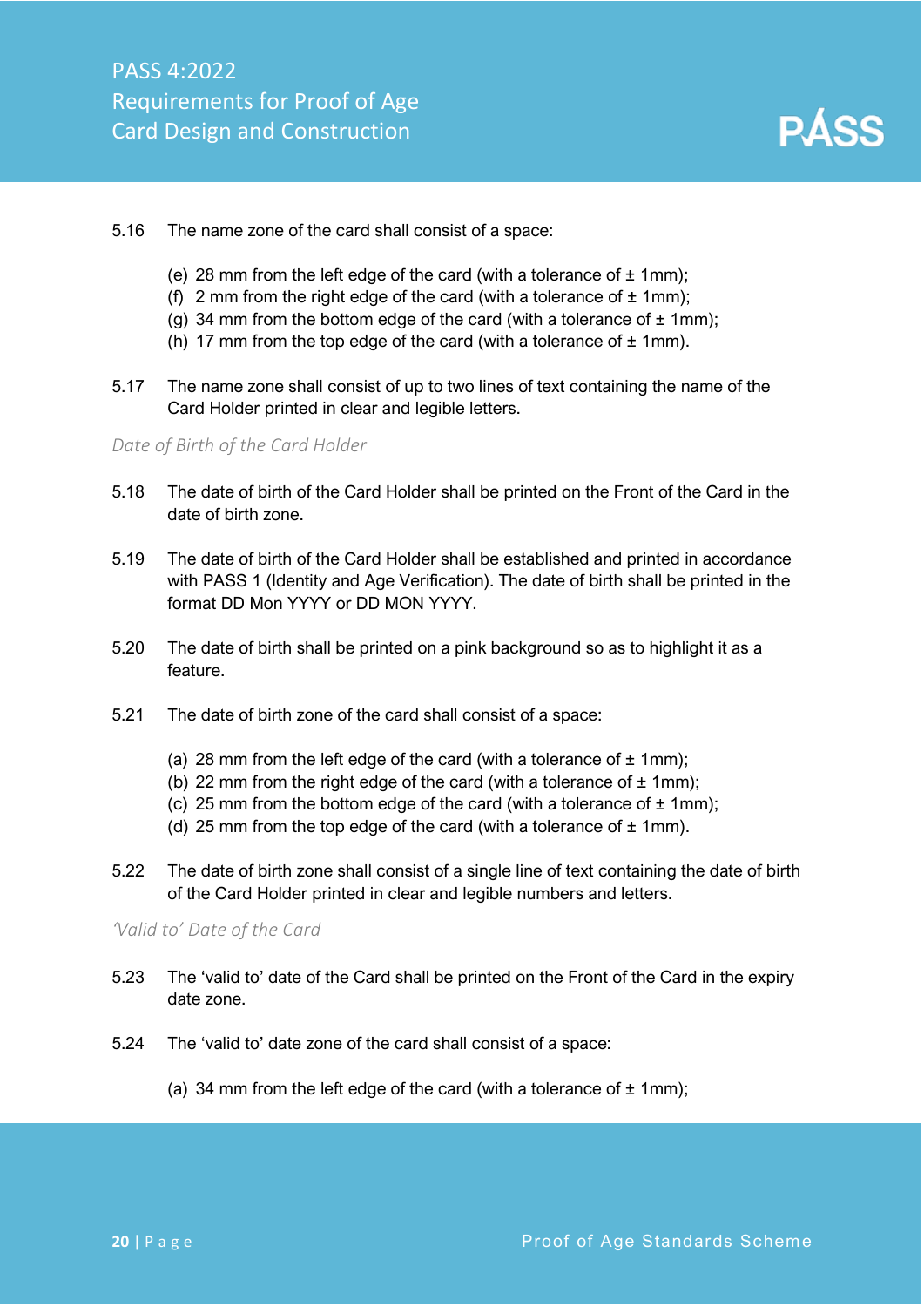- (b) 22 mm from the right edge of the card (with a tolerance of  $\pm$  1mm);
- (c) 22 mm from the bottom edge of the card (with a tolerance of  $\pm$  1mm);
- (d) 22 mm from the top edge of the card (with a tolerance of  $\pm$  1mm).
- 5.25 The 'valid to' date zone shall consist of a single line of text containing the 'valid to' date of the Card printed in clear and legible numbers and letters.

#### *Card Number*

- 5.26 Young Scot shall allocate a unique number consisting of at least 16 digits that shall be printed on the Front of the Card.
- 5.27 The card number should be indicated in blocks of 4 digits to aid reading and may include for check digits in accordance with an algorithm determined by the Accredited Provider. The first four digits of the card number shall be allocated by PASSCO to indicate the identity of the Accredited Provider.

*Card numbers may be used for dual purposes but must be unique numbers within the PASS Scheme as a whole. Therefore if an Accredited Provider wishes to utilise the bank identifier numbers (BIN) issued by pre-payment card providers or the ITSO smart ticketing number as examples, they will need to verify that the first four digits of the BIN/ITSO number used on the card are not used by another Accredited Provider.*

5.28 The card number shall be printed in clear legible numbers.

#### *Saltire*

5.29 Young Scot Cards may include an image of the Saltire flag as a background printed design.

#### *Card Issuers Zone*

- 5.30 The card issuers zone may be used to identify the issuing authority of the Young Scot card.
- 5.31 The card issuers zone of the card shall consist of a space the full width of the card and 17 mm from the top edge of the card (with a tolerance of  $\pm$  1mm) and consist of the space the full width of the card and 17 mm from the bottom edge of the card (with a tolerance of  $±$  1mm).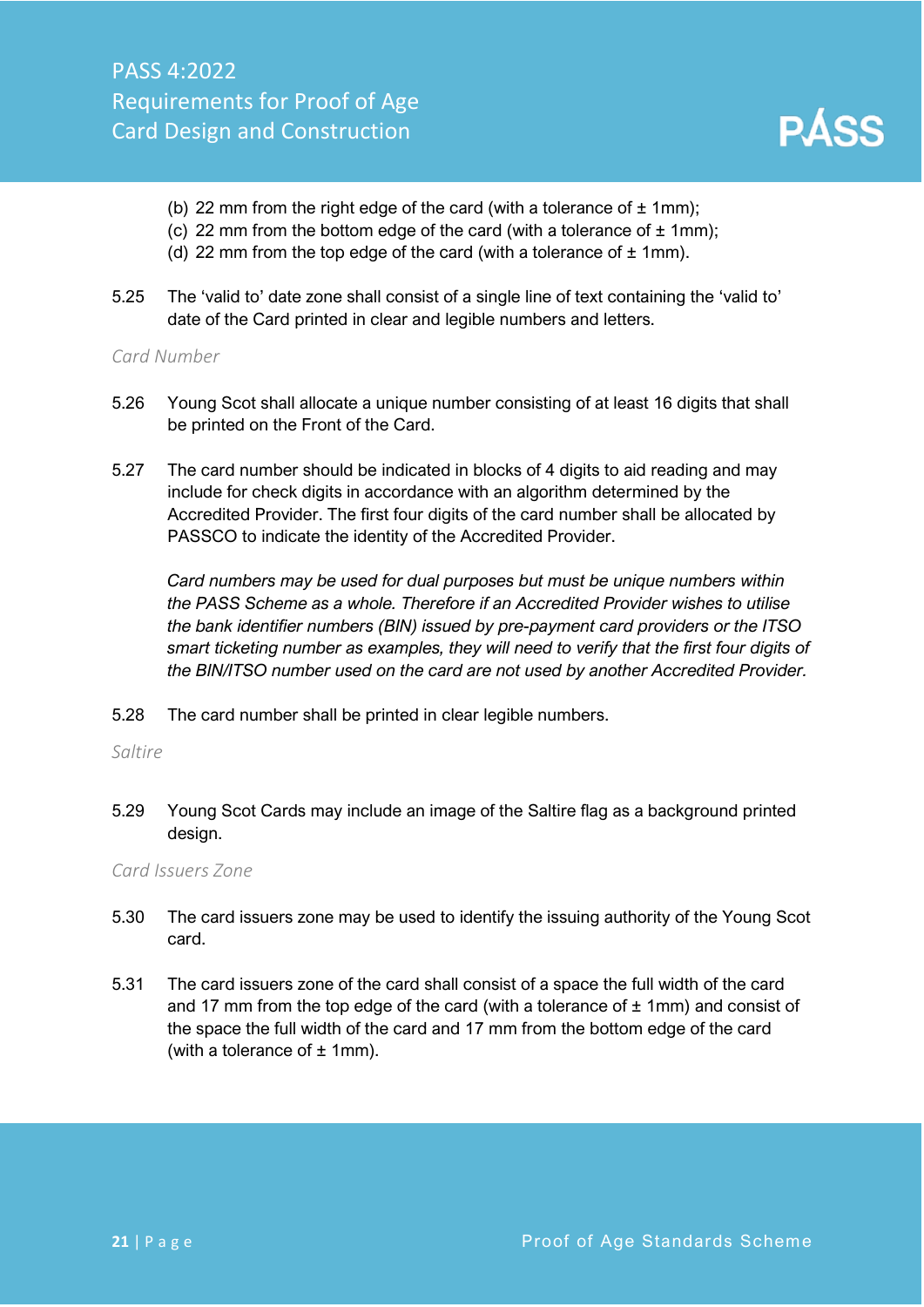

# <span id="page-22-0"></span>6. Requirements for the Size and Construction of PASS Proof of Age **Cards**

#### <span id="page-22-1"></span>*Size of Cards*

- 6.1 PASS Proof of Age Cards shall be sized and constructed in accordance with the requirements of ISO/IEC 7810 Identification cards – Physical characteristics.
- 6.2 The PASS Proof of Age Cards shall be of ID-1 format nominally 85.6 mm wide by 53.98 mm high and 0.76 mm thick subject to the permitted tolerances set out in ISO/IEC 7810, 5.2.

#### <span id="page-22-2"></span>*Card Characteristics*

- 6.3 PASS Proof of Age Cards shall have bending stiffness such that deformations in normal use (bends not creases) can be removed without impairing the function of the card and, in particular, without damaging the integrity of the PASS Hologram.
- 6.4 PASS Proof of Age Cards shall conform to toxicity and resistance to chemicals legal requirements and shall remain stable (resistant to heat and warpage) at temperatures between - 35°C to + 50°C and relative humidity between 5% and 95%.
- 6.5 PASS Proof of Age Cards shall be bonded such that they have minimum peel strength as set out in ISO/IEC 7810, 8.7.
- 6.6 When PASS Proof of Age Cards are stacked together, they shall be easily separated by hand and shall show no adverse effects such as:
	- (a) delamination;
	- (b) discolouration or colour transfer;
	- (c) changes to surface finish (smooth to touch);
	- (d) transfer or material from one card to another;
	- (e) deformation;
	- (f) print blemishes to the photograph;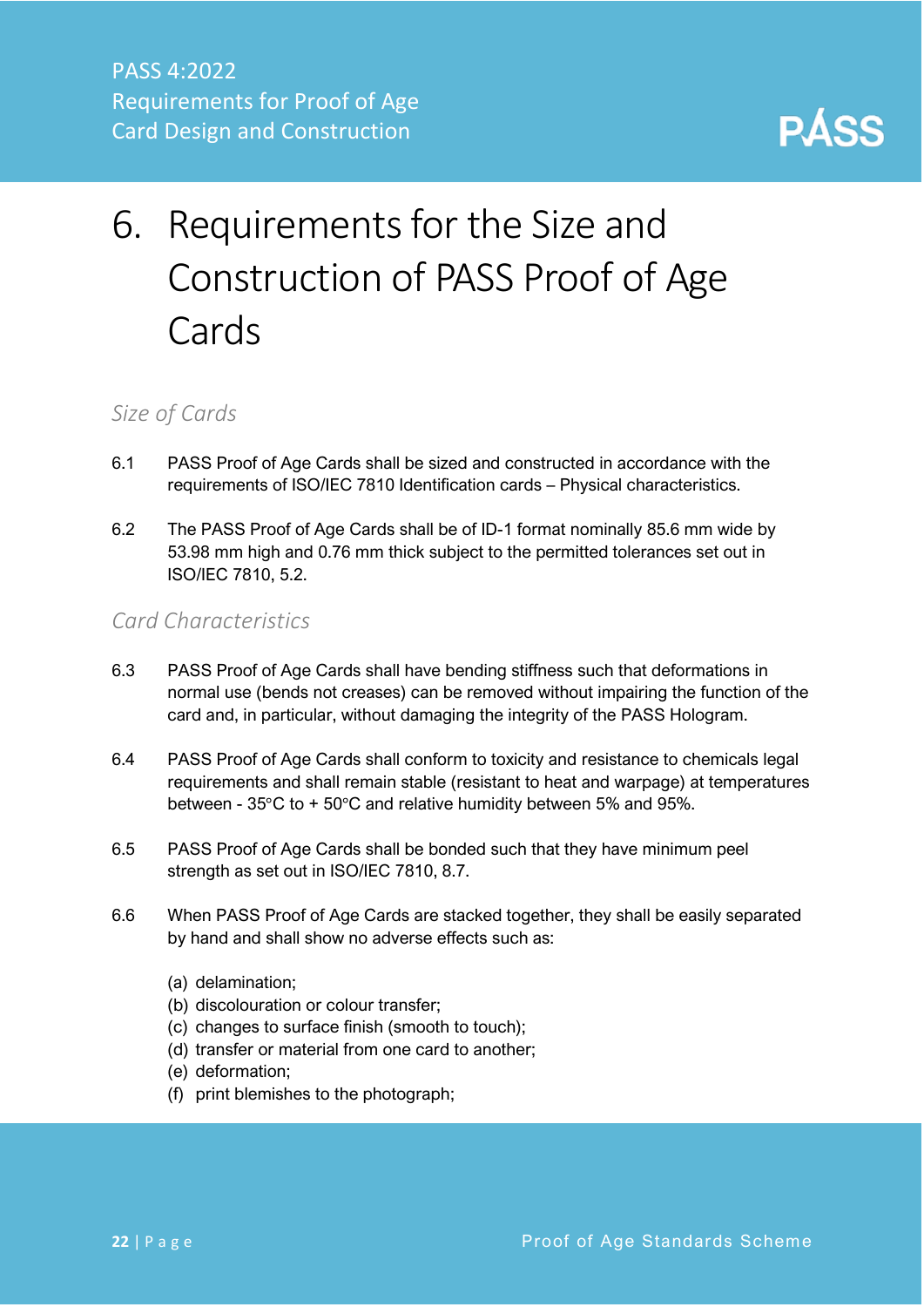

- (g) printer ink fade in the photograph, name, date of birth and age identifier zones on the Face of the Card.
- 6.7 PASS Proof of Age Cards shall be opaque as set out in ISO/IEC 7810, 8.9.

#### <span id="page-23-0"></span>*Interoperable or Smart Cards*

- 6.8 A PASS Card may include for a technical interoperability device such as:
	- (a) radio frequency identification (RFiD);
	- (b) near field communication (NFC);
	- (c) an integrated circuit board;
	- (d) magnetic stripes;
	- (e) microchips; or
	- (f) such other interoperability communications systems recognised by International Standards.
- 6.9 If an Accredited Provider does issue PASS Cards that include for a technical interoperability device, the data available through that device shall:
	- (a) accurately provide the correct date of birth associated with the card holder;
	- (b) accurately provide the correct name associated with the card holder;
	- (c) accurately provide the correct card number associated with the card;
	- (d) accurately provide the expiry date of the card;
	- (e) accurately provide the identity of the Accredited Provider.
- 6.10 If an Accredited Provider does issue PASS Cards that include for a technical interoperability device that allows for the sharing of face image data, the data available through that device shall be formatted and shared in accordance with ISO/IEC 19794-5 – Information technology – Biometric data interchange formats – Part 5: Face image data.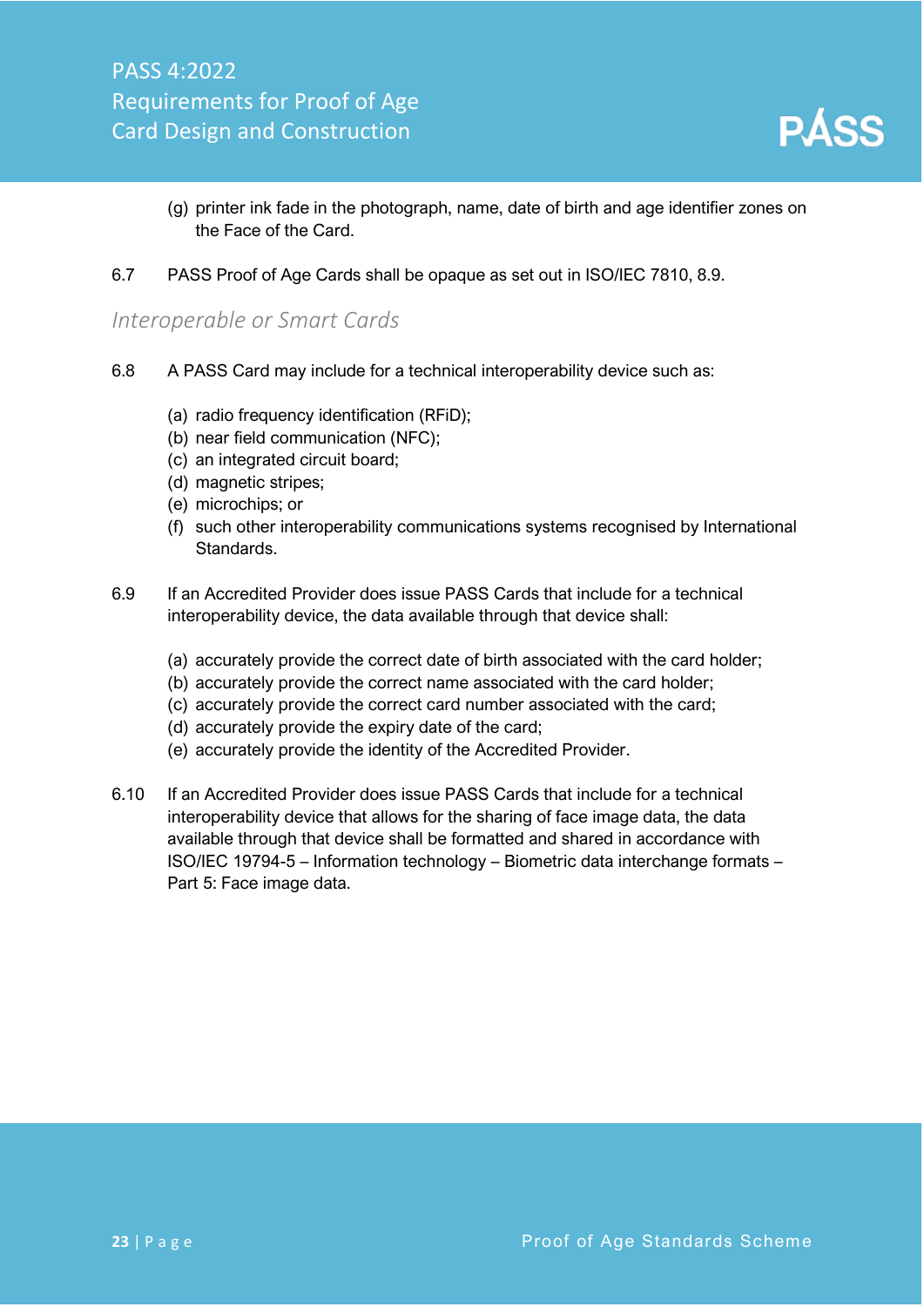

# <span id="page-24-0"></span>7. Requirements for the Application of PASS Holograms

#### <span id="page-24-1"></span>*Handling of PASS Holograms*

- 7.1 Accredited Providers or their sub-contractors shall handle and apply PASS Holograms in accordance with this section.
- 7.2 PASS Holograms shall be treated as a controlled asset. This means that, from the receipt of the PASS Holograms for or on behalf of the Accredited Provider through to the issuance of PASS Cards bearing the PASS Hologram or disposal as waste, the PASS Holograms shall be actively tracked and monitored.
- 7.3 PASS Holograms issued by PASSCO consist of:
	- (a) a batch number;
	- (b) a reel number;
	- (c) a quantity on that reel;
	- (d) a security seal number.
- 7.4 Accredited Providers or their sub-contractors shall notify PASSCO if, on receipt of PASS Holograms, any of the information in 7.3 is different to that notified to the Accredited Provider on the dispatch of the PASS Holograms by PASSCO.
- 7.5 Accredited Providers that change their sub-contractors shall notify PASSCO and account for the transfer of any unused PASS Holograms.
- 7.6 Accredited Providers shall account for PASS Holograms including:
	- (a) being able to identify the number of PASS Holograms that have been affixed to PASS Cards and dispatched to card applicants or applicants for replacement cards;
	- (b) being able to identify the number of PASS Holograms that have been affixed to PASS Cards, but that have not yet been issued to card applicants (blank cards);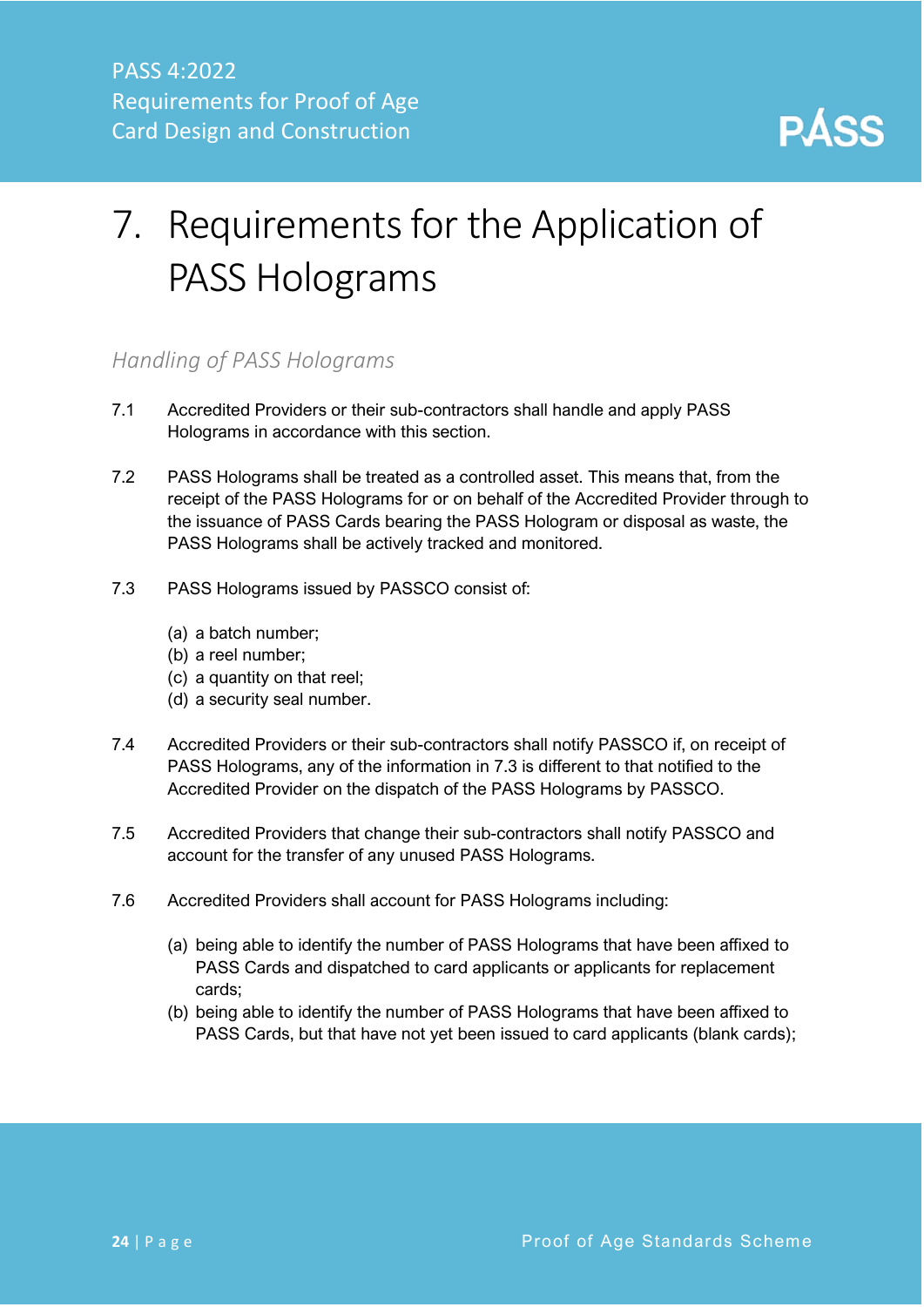

- (c) being able to identify the number of PASS Holograms that have been affixed to PASS Cards, but that have been rejected as not meeting the quality requirements set out in section 6 of this Standard;
- (d) being able to identify the number of PASS Holograms that have failed to properly affix to PASS Cards during the production process;
- (e) being able to identify the number of PASS Holograms that are held in storage;
- (f) being able to identify the number of PASS Holograms that are held elsewhere in the production or delivery process.
- 7.7 The records held by Accredited Providers under 7.6 shall tally with the records of PASSCO of the number of PASS Holograms issued to the Accredited Provider within a margin of error of 0.5%.
- 7.8 The destruction of faulty or discarded PASS Holograms shall be such as to render them useless.

#### <span id="page-25-0"></span>*Affixing PASS Holograms*

- 7.9 PASS Holograms shall be affixed to PASS Cards by means of an automatic hologram application machine.
- 7.10 PASS Holograms shall not be affixed to PASS Cards by hand.
- 7.11 For standard PASS Hologram application methods, the automatic hologram application machine shall be able to operate such that it can handle:
	- (a) hologram reels with a 35mm cardboard core;
	- (b) hologram reels with a length of 300 metres of hologram tape;
	- (c) a stamping temperature between 130°C and 150°C;
	- (d) the cutting of PASS Holograms to the tolerances described in 4.8 and 5.5;
	- (e) the application of PASS Holograms to the tolerances described in 4.9 4.10 and  $5.6 - 5.7$ .
- 7.12 An accredited provider may, by arrangement with PASSCO and subject to the payment of any additional costs associated with production of PASS Holograms for use on alternate automatic hologram application machines, use a suitable alternate that achieves the same quality of application as a standard method.